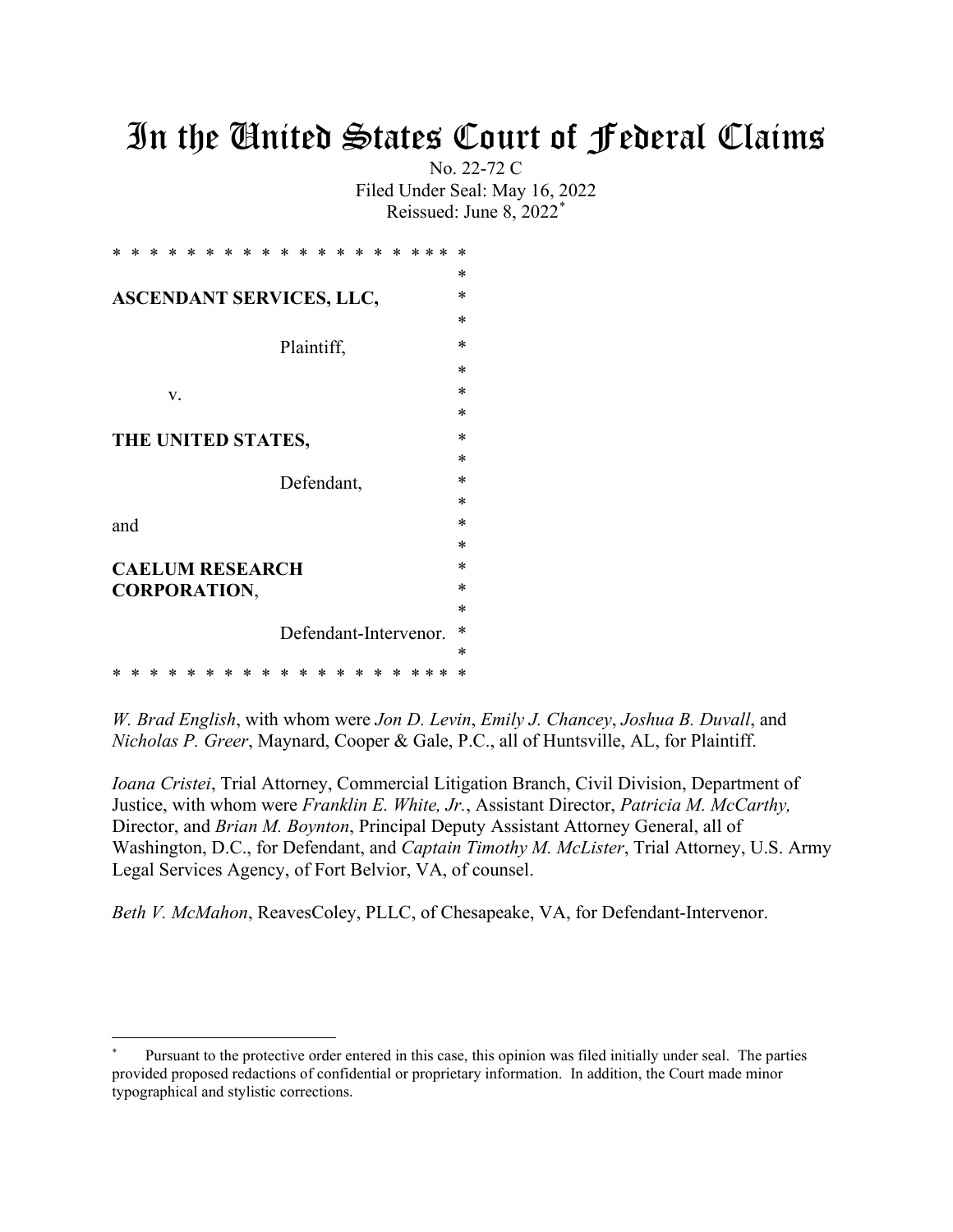#### **OPINION AND ORDER**

#### **SOMERS***,* Judge.

On January 24, 2022, Plaintiff, Ascendent Services, LLC ("Ascendant"), filed a protest in this Court challenging the United States Army's award of an information technology, logistics, and cybersecurity support contract to Defendant-Intervenor, Caelum Research Corporation ("Caelum"). Plaintiff argues that the Army misapplied the solicitation's key personnel requirements and that other aspects of the Army's evaluation were irrational.

On May 9, 2022, the Court issued an order denying Plaintiff's motion for a permanent injunction, explaining that Plaintiff failed to meet its burden to establish that it is entitled to an injunction because, *inter alia*, the Army did not erroneously evaluate the solicitation's key personnel requirements and Plaintiff did not prove by a preponderance of the evidence that the Army made any other prejudicial errors in its evaluation of the proposals. This opinion provides the reasons behind the Court's May 9th order, denies Plaintiff's motion for judgment on the administrative record, and grants the government's and Defendant-Intervenor's cross-motions for judgment on the administrative record.

#### **BACKGROUND AND PROCEDURAL HISTORY**

On March 1, 2021, the Army issued solicitation number W91CRB-21-R-0017 ("solicitation" or "RFP") seeking proposals for "a services contract to provide Information Technology (IT), IT logistics, and cybersecurity support" at four Army installations: the Army Test and Evaluation Command ("ATEC") Headquarters; the Army Evaluation Center; the U.S. Army Aberdeen Test Center; and the Operational Test Command at Fort Hood. AR 245, 249. The solicitation informed offerors that services may also be required at other locations "throughout the life of [the] contract." AR 249. A crucial part of the awardee's services would be to support ATEC in its mission to relay essential information to soldiers on the battlefield while performing technological operations testing. ECF No. 29-1 at  $\P$  5; AR 249–50.

The solicitation provided that the Army would evaluate offerors' proposals in two phases. AR 340. The first phase filtered out offerors that lacked the requisite experience to meet the solicitation's requirements. *Id*. Of the twenty-four proposals submitted, twenty-one were selected to move forward to the second phase of the evaluation. AR 8136–39, 8667, 8752. The second phase consisted of a three-factor evaluation process to select the awardee: (1) Past Performance; (2) Cost; and (3) Management Factor. AR 336–37.

Past performance required offerors to list and describe "recent and relevant contracts" that had similar requirements to those of the solicitation. AR 339. Offerors received one of two ratings under Past Performance:

*Acceptable***:** Based on the offeror's performance record, the Government has a reasonable expectation that the offeror will successfully perform the required effort, or the offeror's performance record is unknown.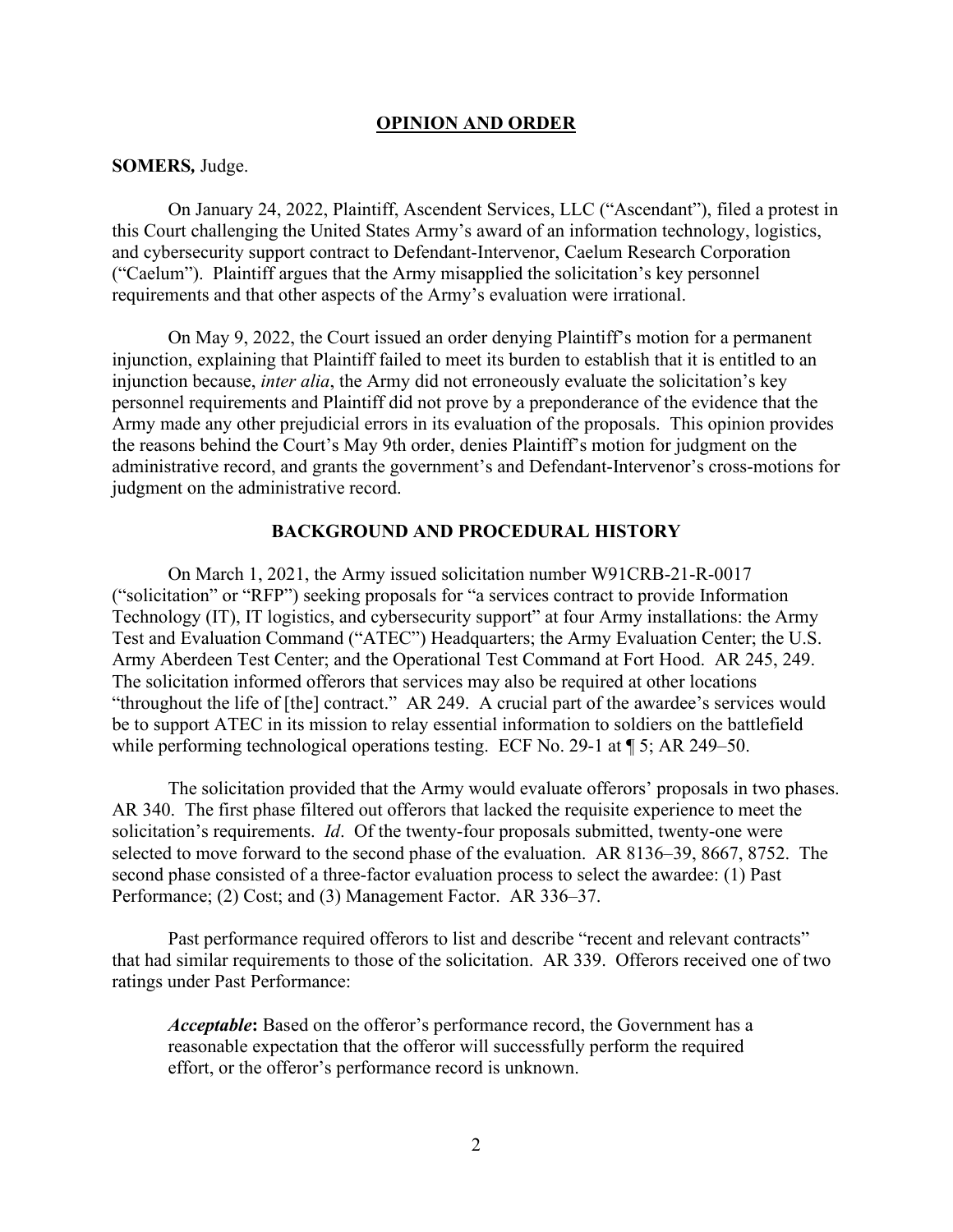*Unacceptable***:** Based on the offeror's performance record, the Government has no reasonable expectation that the offeror will be able to successfully perform the required effort.

## AR 341.

With regard to cost, offerors were to submit a cost proposal detailing their costs on an Excel spreadsheet. AR 337–38. Finally, offerors' management approach, which was significantly more important than cost, was rated on an adjectival scale:

*Outstanding.* Proposal meets requirements and indicates an exceptional approach and understanding of the requirements. Strengths far outweigh any weaknesses. Risk of unsuccessful performance is very low.

*Good.* Proposal meets requirements and indicates a thorough approach and understanding of the requirements. Proposal contains strengths which outweigh any weaknesses. Risk of unsuccessful performance is low.

*Acceptable.* Proposal meets requirements and indicates an adequate approach and understanding of the requirements. Strengths and weaknesses are offsetting or will have little or no impact on contract performance. Risk of unsuccessful performance is no worse than moderate.

*Marginal***.** Proposal does not clearly meet requirements and has not demonstrated an adequate approach and understanding of the requirements. The proposal has one or more weaknesses which are not offset by strengths. Risk of unsuccessful performance is high.

*Unacceptable***.** Proposal does not meet requirements and contains one or more deficiencies. Proposal is unawardable.

#### AR 341.

The Army evaluated offerors' management approach on two elements. The first element evaluated whether the offeror adequately provided responses in its proposal that met the "requirements specified in the RFP" and the "extent to which each requirement has been addressed in the proposal." AR 342. The second element examined whether the offeror's approach was feasible: the "extent to which the proposed approach is workable and the end results achievable," the "extent to which successful performance is contingent upon proven techniques," and the "extent to which the offeror is expected to be able to successfully complete the proposed tasks and technical requirements within the required schedule." *Id.* The Army rated components of offerors' proposals for these evaluations based on the following:

*Deficiency*: A material failure of a proposal to meet a government requirement or a combination of significant weaknesses in a proposal that increases the risk of unsuccessful contract performance to an unacceptable level.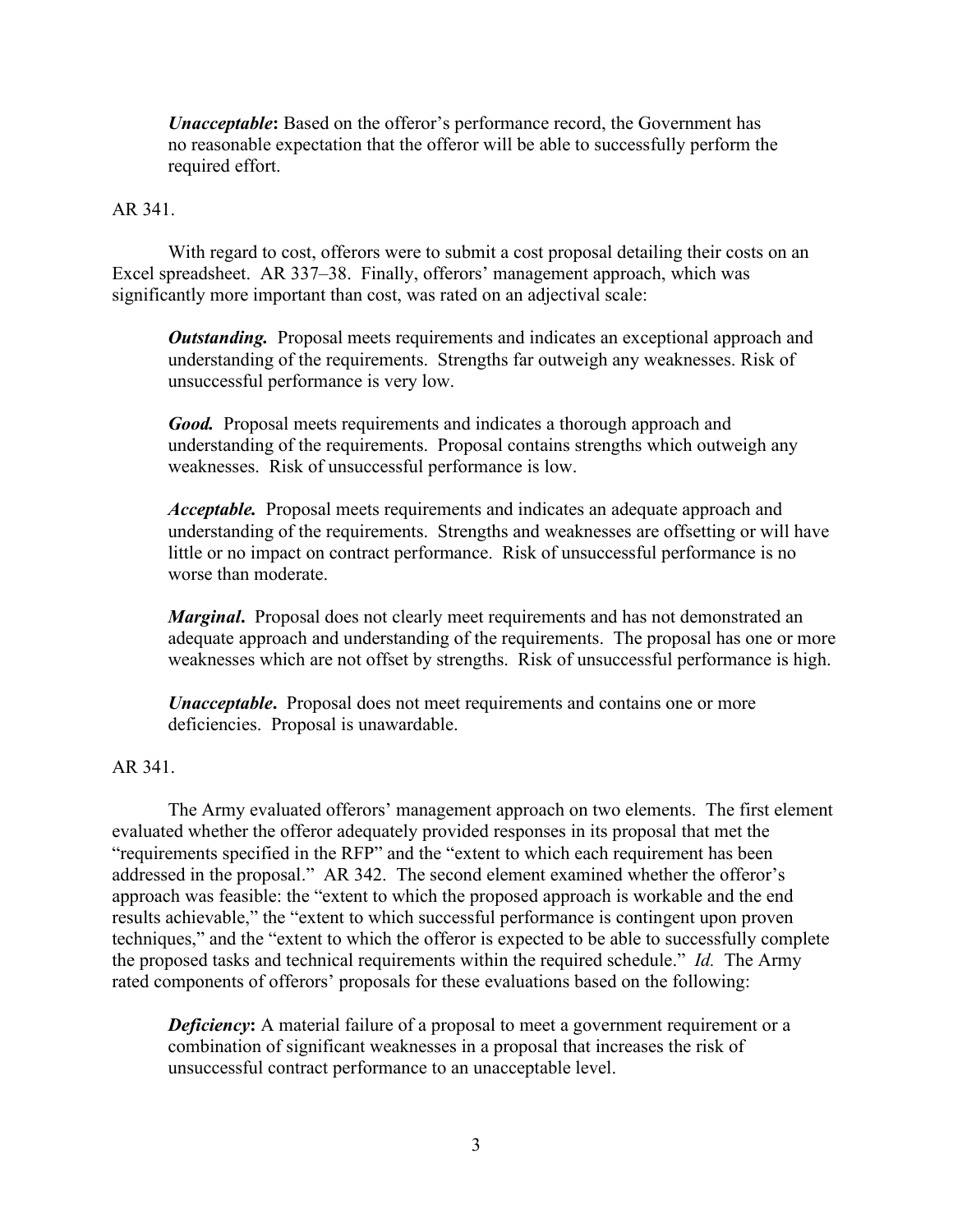*Strength*: Any aspect of a proposal when judged against a stated evaluation criterion, enhances the merit of the proposal or increases the probability of successful performance of the contract.

*Weakness***:** A flaw in the proposal that increases the risk of unsuccessful contract performance.

## AR 211.

Of the twenty-one proposals that qualified for consideration in the second phase of the evaluation, fourteen were rated "Unacceptable" under the Management Factor and were removed from award contention. The Army rated the remaining seven offerors as follows:

| <b>Offeror</b> | <b>Total Evaluated</b> | Management  | <b>Past Performance</b> |  |  |
|----------------|------------------------|-------------|-------------------------|--|--|
|                | <b>Price</b>           |             |                         |  |  |
|                |                        | Acceptable  | Acceptable              |  |  |
|                |                        | Good        | Acceptable              |  |  |
|                |                        | Acceptable  | Acceptable              |  |  |
| Caelum         | \$85,780,380           | Outstanding | Acceptable              |  |  |
| Ascendant      | \$88,012,684           | Marginal    | Acceptable              |  |  |
|                |                        | Marginal    | Acceptable              |  |  |
|                |                        | Good        | Acceptable              |  |  |

AR 8815.

The Army awarded strengths and weaknesses for these seven offerors as follows:

| <b>Evaluation</b><br><b>Result</b> |  | Caelum | Ascendant |  |
|------------------------------------|--|--------|-----------|--|
| Strengths                          |  |        |           |  |
| Weaknesses                         |  |        |           |  |

## AR 8754.

In an information packet dated July 23, 2021, the peer review board for the evaluation recommended Caelum's proposal as the best value to the Army and recommended awarding Caelum the contract. The recommendation was based on Caelum's proposal receiving nine strengths, zero weaknesses, and it being the only offeror rated "Outstanding" under management approach. AR 8663–92, 8766.

 On July 26, 2021, the Army notified the other offerors of the decision to award the contract to Caelum. AR Tab 90. Plaintiff and two other offerors filed size protests challenging Caelum's eligibility to be awarded the contract. AR Tabs 95–97. The Small Business Administration ("SBA") dismissed the size protests in a decision dated August 25, 2021. AR 9712–15. Plaintiff's subsequent appeal to the SBA's Office of Hearings and Appeals was denied on December 2, 2021. AR 9760.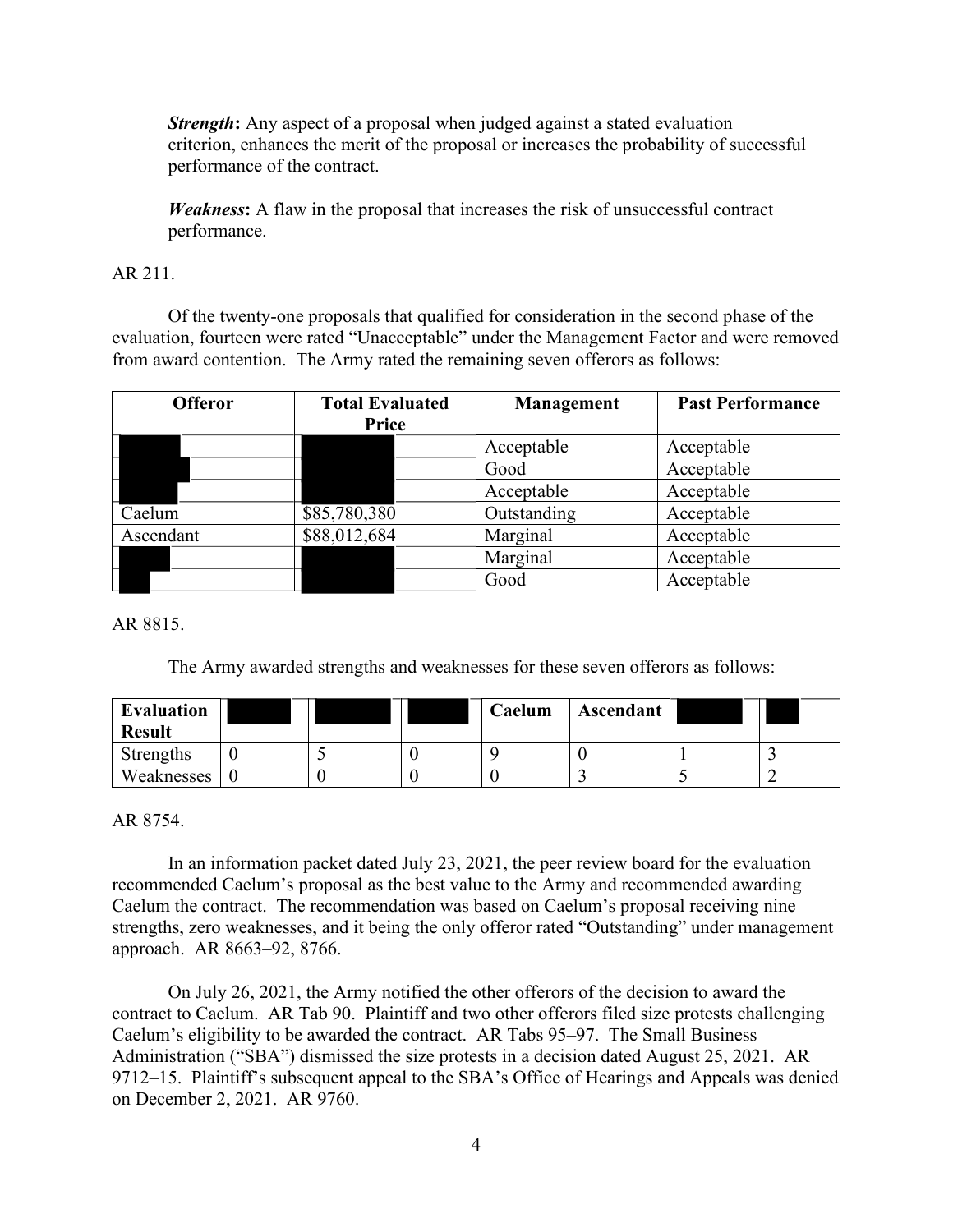On December 15, 2021, the Army notified Plaintiff that Caelum would be awarded the contract. AR 10048. On January 13, 2022, the Army completed debriefing Plaintiff about the award decision and provided responses to its questions. AR 10449; ECF No. 26 at 6 ("Pl.'s MJAR"). Plaintiff filed the instant protest on January 24, 2022.

#### **DISCUSSION**

#### **A. Legal Standard**

The Tucker Act, as amended by the Administrative Dispute Resolution Act, provides the Court of Federal Claims with "jurisdiction to render judgment on an action by an interested party objecting to . . . the award of a contract or any alleged violation of statute or regulation in connection with a procurement . . . ." 28 U.S.C.  $\S$  1491(b)(1). In such actions, the Court "shall review the agency's decision pursuant to the standards set forth in section 706 of title 5." 28 U.S.C. § 1491(b)(4). Accordingly, the Court examines whether an agency's action was "arbitrary, capricious, an abuse of discretion, or otherwise not in accordance with law." 5 U.S.C. § 706. Under such review, an "award may be set aside if either: (1) the procurement official's decision lacked a rational basis; or (2) the procurement procedure involved a violation of regulation or procedure." *Impresa Construzioni Geom. Domenico Garufi v. United States*, 238 F.3d 1324, 1332 (Fed. Cir. 2001).

On the first ground, "courts have recognized that contracting officers are entitled to exercise discretion upon a broad range of issues confronting them in the procurement process." *Id.* (citations and internal quotations omitted). Thus, the Court must "determine whether the contracting agency provided a coherent and reasonable explanation of its exercise of discretion, . . . and the disappointed bidder bears a heavy burden of showing that the award decision had no rational basis." *Id*. at 1332–33 (citations and internal quotations omitted). On the second ground, "the disappointed bidder must show a clear and prejudicial violation of applicable statutes or regulations." *Id*. at 1333 (citation and internal quotation omitted). In the case of a negotiated procurement, such as a "best value" procurement, the burden on a plaintiff of proving an award was arbitrary, capricious, an abuse of discretion, or contrary to law is heavier than it is in other protests. *See, e.g.*, *E.W. Bliss Co. v. United States*, 77 F.3d 445, 449 (Fed. Cir. 1996); *Grumman Data Sys. Corp. v. Dalton*, 88 F.3d 990, 995 (Fed. Cir. 1996) ("This court . . . must afford great deference to agencies' decisions in relation to procurement.").

Bid protests are generally decided on cross-motions for judgment on the administrative record, pursuant to Rule 52.1 of the Rules of the United States Court of Federal Claims ("RCFC"). RCFC 52.1 requires that the Court "make factual findings from the record evidence as if it were conducting a trial on the record." *Bannum, Inc. v. United States*, 404 F.3d 1346, 1354 (Fed. Cir. 2005). "Unlike a motion for summary judgment, a genuine dispute of material fact does not preclude a judgment on the administrative record." *Id.* at 1355–56. Therefore, in reviewing cross-motions for judgment on the administrative record, "the court asks whether, given all the disputed and undisputed facts, a party has met its burden of proof based on the evidence in the record." *Jordan Pond Co., LLC v. United States*, 115 Fed. Cl. 623, 630 (2014).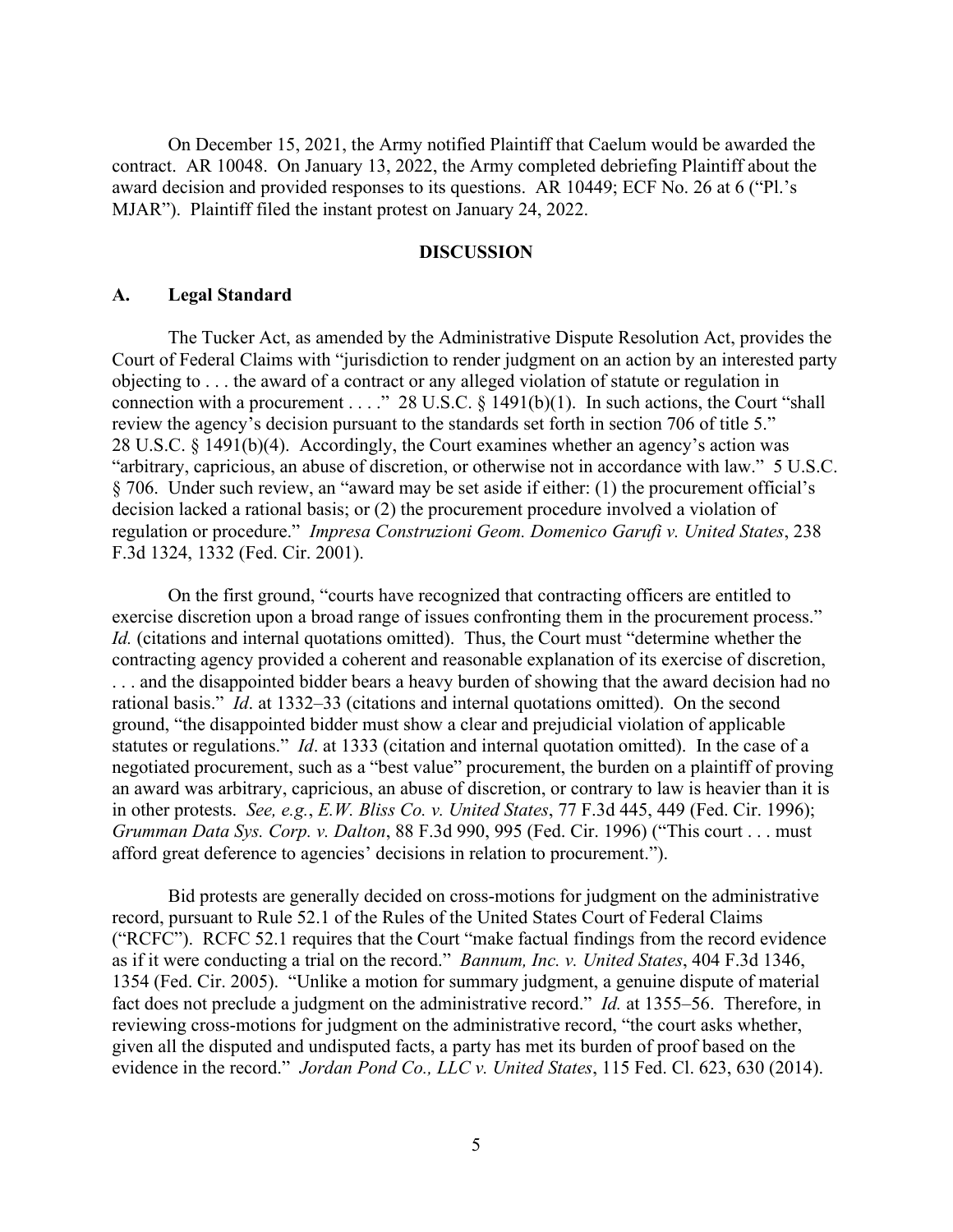## **B. Plaintiff Fails to Demonstrate that the Army Misapplied the Solicitation's Key Personnel Requirements**

In phase two of the evaluation, the Army rated offerors on an adjectival scale for their management approach. AR 603. As part of their management approach, offerors were required to propose three key personnel: one program manager and two project managers. AR 540–41, 598, 603. These three key personnel (as well as other non-key personnel) were required to have certain relevant education and experience in accordance with the education/experience matrices that the solicitation provided for each position. Failure to propose key personnel that met the educational and experience requirements would result in a deficiency being assigned and, per the solicitation, any proposal with one or more deficiencies was unawardable. AR 211, 341.

With regard to key personnel, Plaintiff asserts that Caelum should have been rated "[u]nacceptable under the Management Factor and removed from the competition for failing to propose key personnel with the required education and experience." Pl.'s MJAR at 10. Moreover, Plaintiff further asserts that three other offerors should also have been eliminated for the same reason. Plaintiff's argument rests on its interpretation of the education and work experience the solicitation required for the program manager and two project manager positions, as well as what it views as the Army's misapplication of this requirement. *See id.* at 10–16. For the reasons explained below, Plaintiff's interpretation is unreasonable, contravenes the plain meaning of the solicitation's terms and, if adopted by the Court, would not only make Caelum, , and unacceptable, but would also make Plaintiff's own proposed key personnel unacceptable.

 As referenced above, the solicitation provided an education/experience matrix for the program manager position detailing the requisite years of experience an offeror's proposed program manager had to possess depending on the level of relevant education the individual has completed. To satisfy the solicitation's requirements, the program manager matrix provided as follows:

| <b>Program Manager Education and Experience Requirement</b> |            |                         |  |  |  |  |  |  |
|-------------------------------------------------------------|------------|-------------------------|--|--|--|--|--|--|
| <b>Acquired Degree</b>                                      |            | <b>Experience Range</b> |  |  |  |  |  |  |
| High School/GED                                             |            | $\geq$ 18 years         |  |  |  |  |  |  |
| Associates directly related field                           | <b>AND</b> | $\geq$ 13 years         |  |  |  |  |  |  |
| Bachelors in directly related field                         |            | $\geq$ 11 years         |  |  |  |  |  |  |
| Masters in directly related field                           |            | vears                   |  |  |  |  |  |  |

AR 647. In addition, in the text immediately following this matrix, the solicitation provided that a proposed program manager must have "10 years leading 50 or more employees" and that "[r]elevant education/experience must be in an IT discipline related to the assigned program area (e.g., Network Engineering, Network Management, Computer Science, Information Systems, Computer or Software Engineering, Management Information Systems, Computer Forensics/Security, etc.) . . . ." *Id*.

A similar education/experience matrix detailed the requirements for the two project manager positions: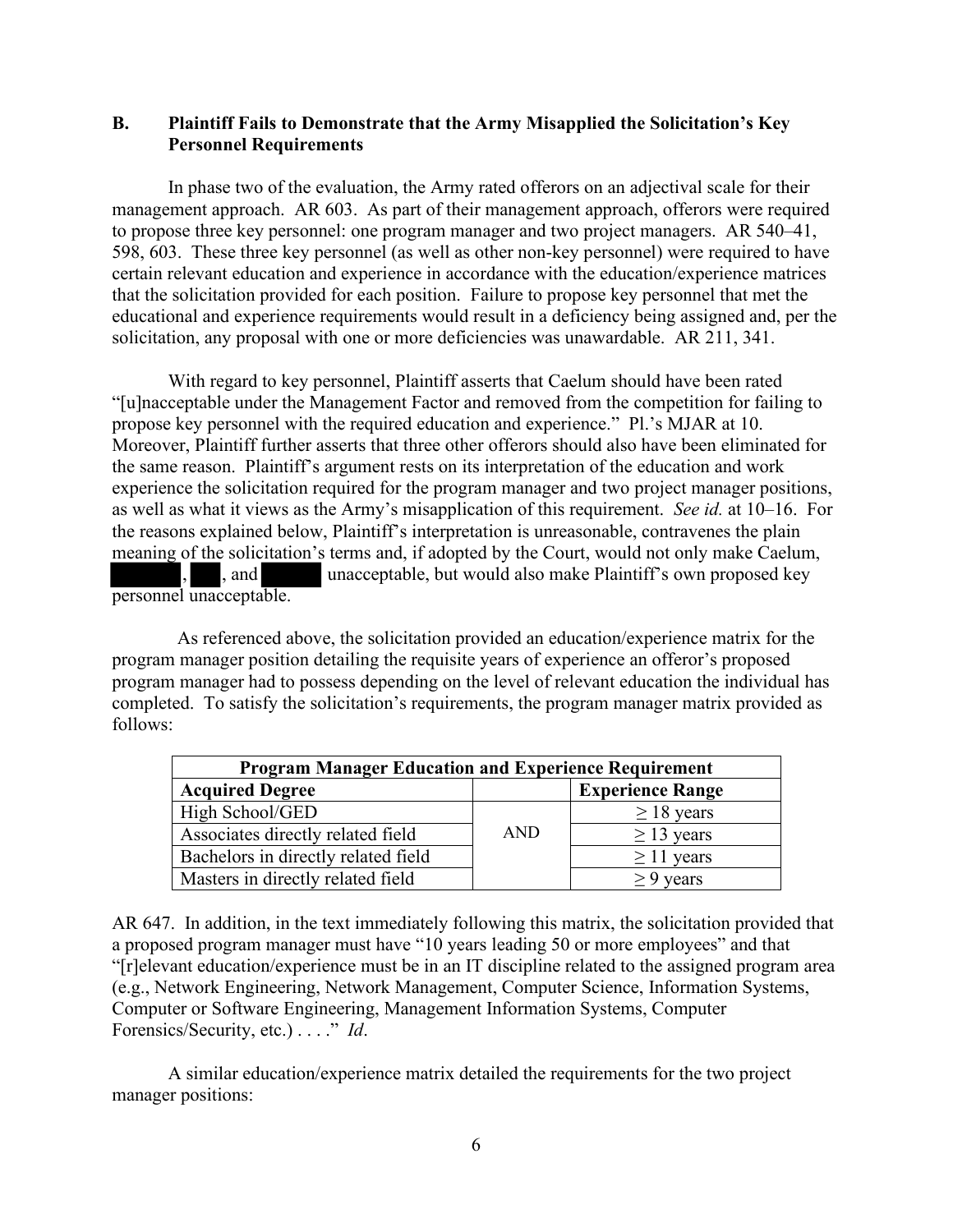| <b>Project Manager Education and Experience Requirement</b> |            |                         |  |  |  |  |  |  |
|-------------------------------------------------------------|------------|-------------------------|--|--|--|--|--|--|
| <b>Acquired Degree</b>                                      |            | <b>Experience Range</b> |  |  |  |  |  |  |
| High School/GED                                             |            | $\geq$ 13 years         |  |  |  |  |  |  |
| Associates directly related field                           | <b>AND</b> | $\geq$ 11 years         |  |  |  |  |  |  |
| Bachelors in directly related field                         |            | $\geq$ 9 years          |  |  |  |  |  |  |
| Masters in directly related field                           |            | years                   |  |  |  |  |  |  |

*Id.* As with the program manager position, the text immediately following this chart contained further requirements: "5 years experience leading 20 or more employees. Relevant education/experience must be in an IT discipline related to the assigned program area (e.g., Network Engineering, Network Management, Computer Science, Information Systems, Computer or Software Engineering, Management Information Systems, Computer Forensics/Security, etc.)." *Id*.

Plaintiff takes issue with the Army's interpretation of the following sentence, which appeared in the requirements for both the program manager and project manager positions: "Relevant education/experience must be in an IT discipline related to the assigned program area (e.g., Network Engineering, Network Management, Computer Science, Information Systems, Computer or Software Engineering, Management Information Systems, Computer Forensics/Security, etc.)." According to Plaintiff, this language means that the required "experience" for a proposed program manager had to be attained in "IT program management" position(s) and, similarly, in "IT project management" for proposed project managers. Pl's MJAR at 14. Non-program or project manager experience cannot, according to Plaintiff, satisfy the requirement. Under Plaintiff's interpretation of the sentence, Caelum and three other offerors should have been rated "unacceptable" and eliminated from competition because at least one of each of their proposed key personnel did not meet the requirements.

The Army evaluators, however, interpreted this sentence as requiring proposed program and project managers to have the requisite years of experience in an "IT discipline," not specifically as a program or project manager. Thus, under the Army's interpretation, a proposed program manager needed ten years of experience leading fifty or more employees in an IT discipline and additional, but overlapping, experience in an IT discipline in accordance with the education/experience matrix. The same was true for the proposed project managers, except the required management experience was five years leading twenty or more employees. Accordingly, for example, under the Army's interpretation, a program manager who had an associate degree in a directly related field would need at least eleven years of experience in an IT discipline related to the assigned program area, of which at least ten years would need to have been spent leading fifty or more employees.

After reviewing the parties' arguments and reading the key personnel related provisions in the context of the solicitation as a whole, it is clear to the Court that the Army correctly applied the plain meaning of the solicitation's terms in evaluating offerors' proposed key personnel. "Interpretation of the terms in a solicitation is a question of law over which this Court exercises *de novo* review without deference to an agency's interpretation." *CW Gov't Travel, Inc. v. United States*, 154 Fed. Cl. 721, 733 (2021) (citing *NVT Techs., Inc. v. United States*, 370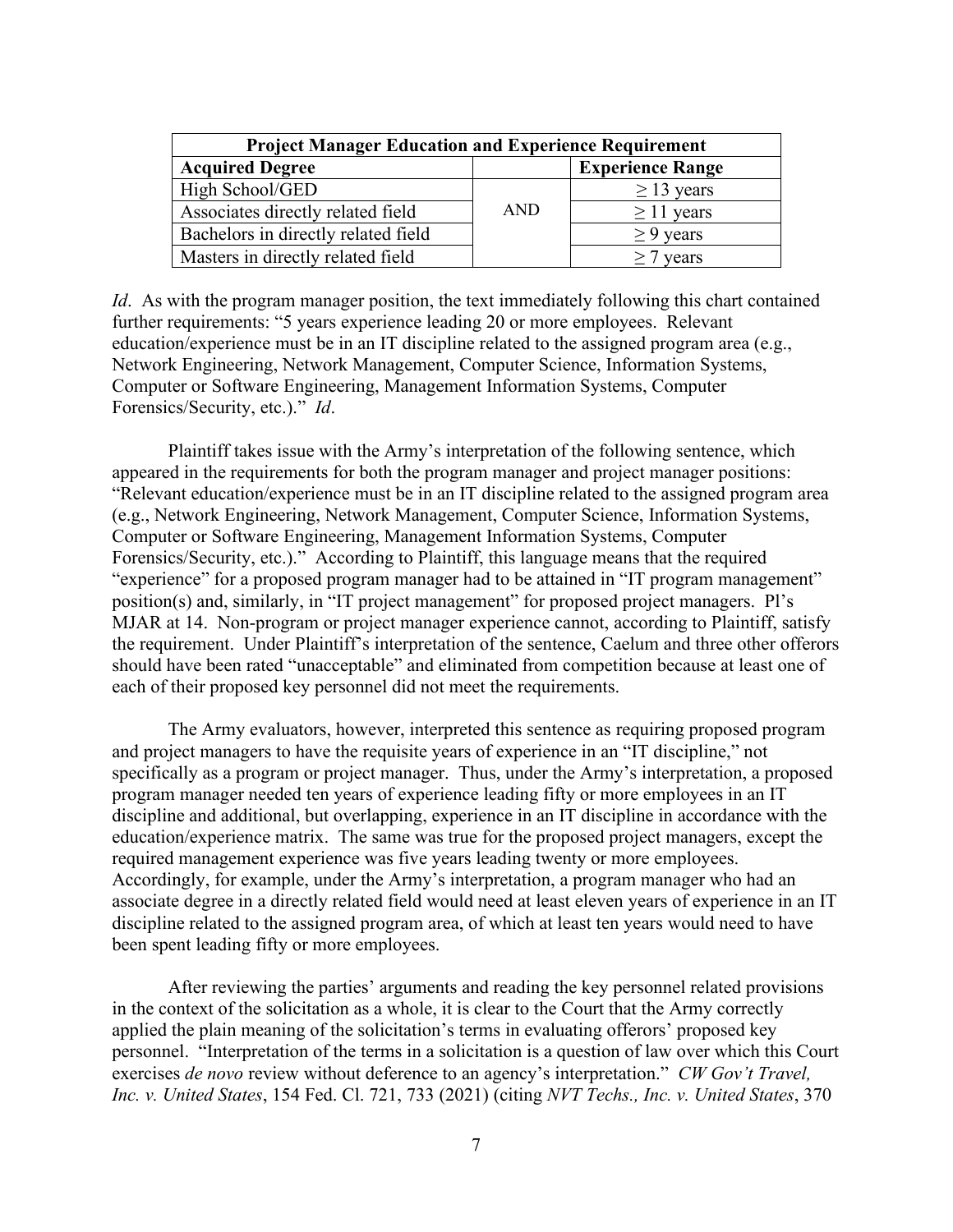F.3d 1153, 1159 (Fed. Cir. 2004)). The interpretation of a solicitation's terms begins with the plain language of the document, *see, e.g.*, *Coast Fed. Bank, FSB v. United States*, 323 F.3d 1035, 1038 (Fed. Cir. 2003) (en banc), which "must be given that meaning that would be derived from the [solicitation] by a reasonably intelligent person acquainted with the contemporaneous circumstances," *Metric Constructors, Inc. v. NASA*, 169 F.3d 747, 752 (Fed. Cir. 1999) (internal quotation marks omitted). "[A]ny subjective, unexpressed intent of one of the parties is ineffective." *Sterling, Winchester & Long, L.L.C. v. United States*, 83 Fed. Cl. 179, 183 (2008). Furthermore, the solicitation at issue "must be considered as a whole and interpreted so as to harmonize and give reasonable meaning to all of its parts." *NVT Techs*., 370 F.3d at 1159. Such an interpretation "is to be preferred over one that leaves a portion of the contract useless, inexplicable, void, or superfluous." *Id*. (citing *Gould, Inc. v. United States*, 935 F.2d 1271, 1274 (Fed. Cir. 1991)).

 To review, the disputed sentence reads as follows: "Relevant education/experience must be in an IT discipline related to the assigned program area (e.g., Network Engineering, Network Management, Computer Science, Information Systems, Computer or Software Engineering, Management Information Systems, Computer Forensics/Security, etc.) . . . ." AR 647. This sentence is straightforward. The education/experience matrix contained requirements for the experience an individual needs to have, given the degree he or she holds. The base level of experience was eighteen years for the program manager position and thirteen years for the project manager positions. This base level experience applied to any person who did not have an undergraduate or graduate degree in a "directly related field." If a person had a degree in a directly related field, then the required years of experience decreased. In addition, both positions required a certain number of years of experience leading a certain number of people. Thus, the purpose of the sentence is to make clear that for both the education and experience described in the matrix and the number of years of experience leading a group of people, the education and experience had to be in "an IT discipline" and that this IT discipline had to be "related to the assigned program area." The sentence then goes on to provide examples of types of IT disciplines that qualify as related to the assigned program area. Although the IT disciplines given as examples were the same for both the program manager and the project manager positions, they varied for non-key personnel positions. *See, e.g*., AR 382–83 (for the role of Cloud Engineer I, the "IT discipline" examples include "Computer Science, Computer Information Systems, Computer/Software Engineering, Management Information Systems").

For both the program manager and the project managers, the example IT disciplines were: "Network Engineering, Network Management, Computer Science, Information Systems, Computer or Software Engineering, Management Information Systems, Computer Forensics/Security, etc." Accordingly, if a program manager, for instance, had a bachelor's degree in history (an obviously unrelated field) and had eighteen years of experience in Network Engineering, including ten years leading fifty or more people, this individual would satisfy the solicitation's requirement.

Ignoring the plain language of the solicitation, Plaintiff offers an alternative interpretation. According to Plaintiff, the experience for a proposed program manager not only had to be in an IT discipline but had to be as a program manager in that IT discipline. Plaintiff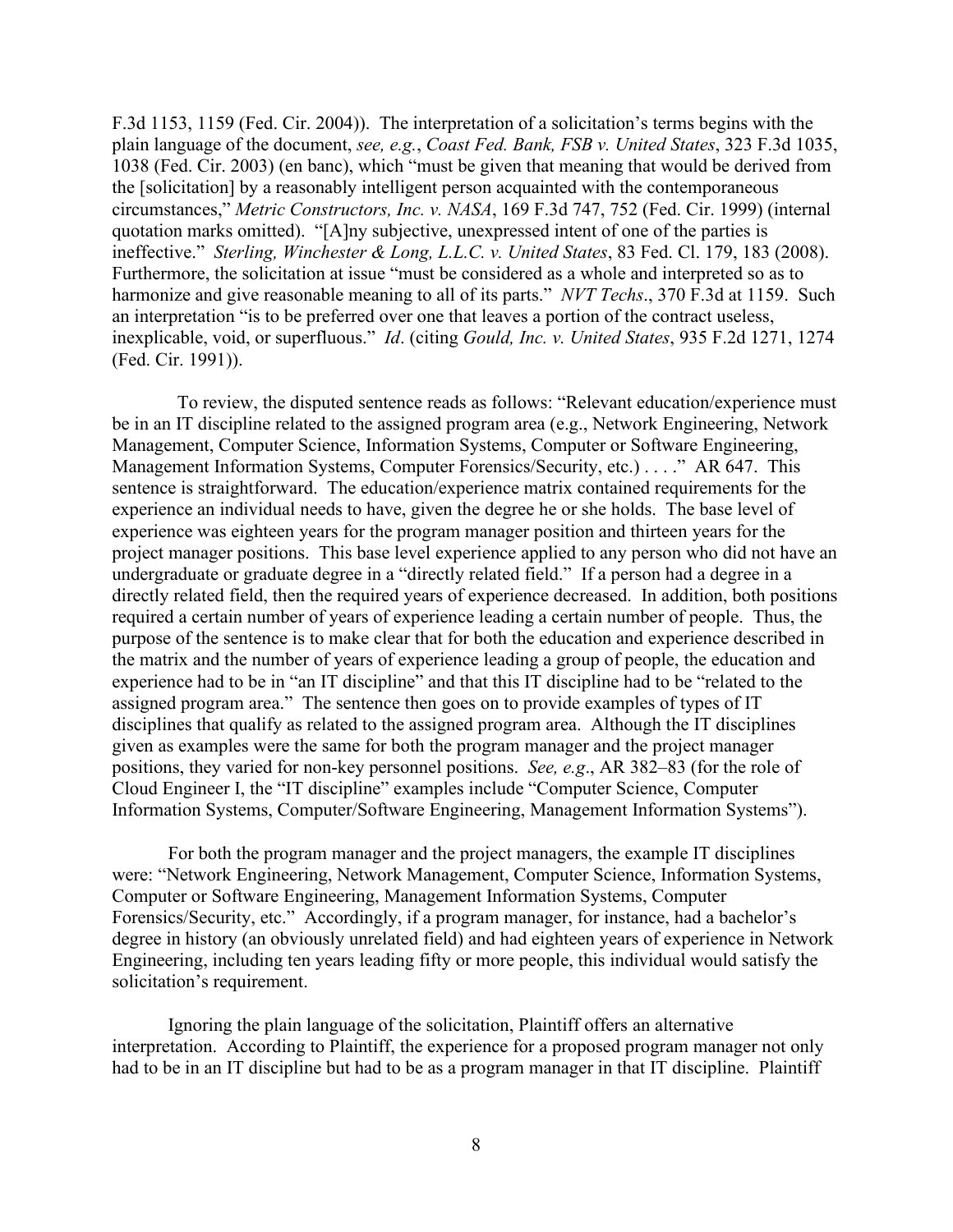makes this same argument for the proposed project managers. There are several problems with Plaintiff's approach.

First, Plaintiff's "argument" is not so much of an argument but more of a blanket assertion. As pointed out above, contract interpretation begins with the language of the contract. However, rather than spending time analyzing the language of the contract and attempting to demonstrate how it supports Plaintiff's interpretation, Plaintiff simply asserts that the relevant experience for the program manager had to be in IT program management and the experience for the project manager had to be in IT project management. Plaintiff then jumps from this assertion directly into using its interpretation of the relevant education and experience sentence to attempt to demonstrate why, from Plaintiff's perspective, Caelum and three other offerors did not propose key personnel that meet Plaintiff's interpretation of the requirements. The problem with this approach, among others, is that it disregards the plain language of the solicitation.

To begin with, Plaintiff's assertion completely ignores the phrase "related to" in the relevant sentence. Plaintiff argues that for the program manager, for instance, the "assigned program area" is program manager. *See, e.g*., Pl.'s MJAR at 13 ("And, of course, his 'assigned program area' is Program Manager."). Fair enough, but the solicitation does not state that the proposed program manager needs education/experience in the assigned program area; rather, it states that the program manager needs education/experience in an "IT discipline *related to* the assigned program area." AR 647 (emphasis added). So even if Plaintiff is correct that the assigned program area for the program manager is program management, it does not follow that the only relevant education/experience must be program manager experience. Instead, the relevant education/experience must be in an IT discipline *related to* the program manager position. The same is true for the project manager positions.

Moreover, just in case there was any confusion as to which IT disciplines are related to the program manager or project manager positions, the solicitation provides several examples: "Network Engineering, Network Management, Computer Science, Information Systems, Computer or Software Engineering, Management Information Systems, Computer Forensics/Security, etc." *Id*. Although this may appear to be a broad list, it makes sense that the relevant IT experience for the three individuals who were going to manage a contract to provide information technology, logistics, and cybersecurity support would be broad. Plaintiff does not appear to take issue with the scope of the IT disciplines that will qualify, however. Rather, Plaintiff's interpretation essentially deletes the phrase "related to" from relevant education/experience sentence in order to add a requirement that all IT experience had to be experience as a program or project manager. While this interpretation would seem to aid Plaintiff's protest, it is not supported by the plain language of the solicitation.

The second issue with Plaintiff's interpretation is that Plaintiff inexplicably only applies it to modify the term "experience" in the relevant education/experience sentence. Plaintiff does not use its interpretation to modify the term "education." Thus, despite that fact that the sentence states that "[r]elevant *education/experience* must be in an IT discipline related to the assigned program area," Plaintiff argues that it is only *experience* that must be in an IT discipline related to the assigned program area. This defies linguistics. The two terms—joined by a slash—are clearly modified in the same way. It cannot be that "experience" must be IT program or project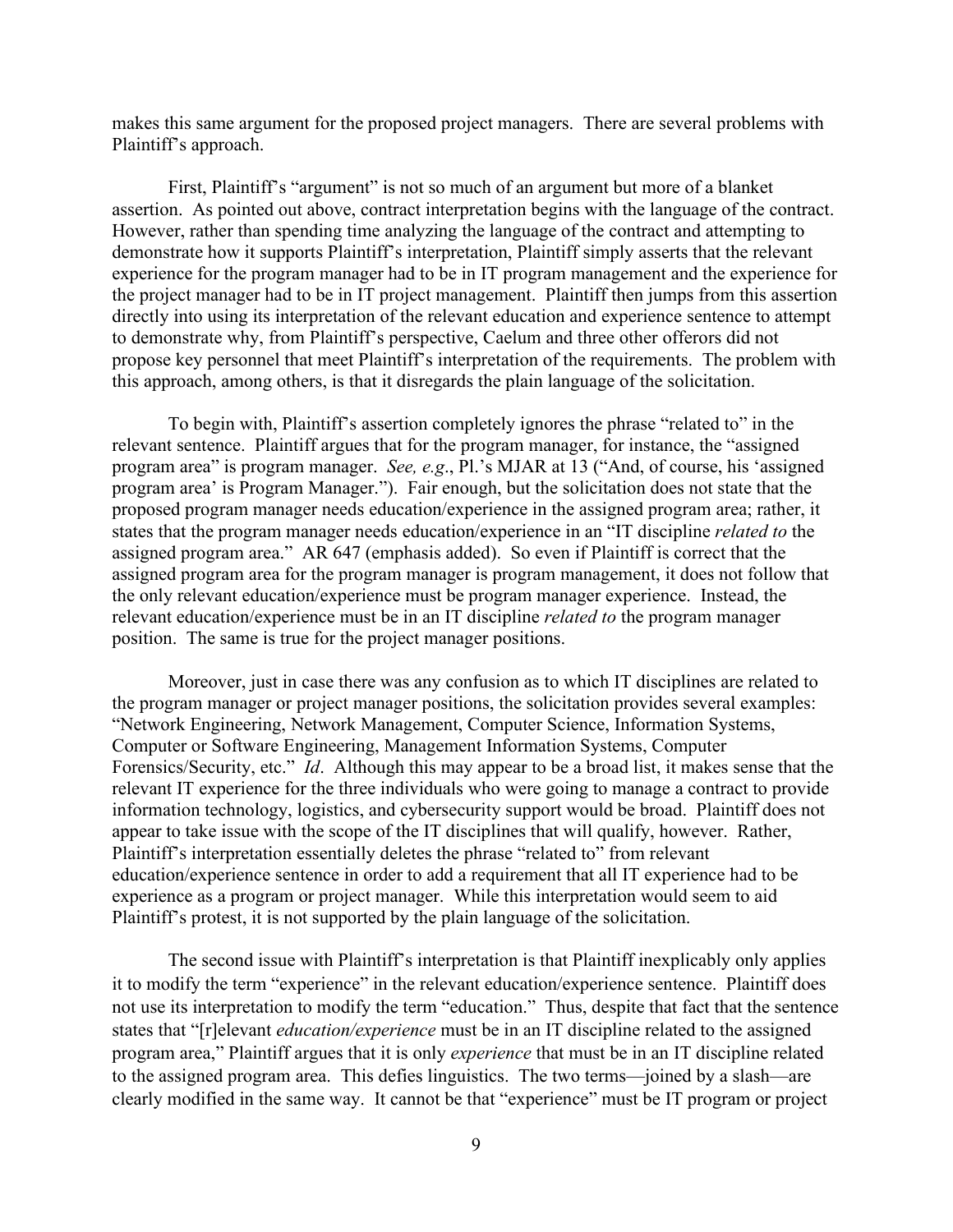management experience as Plaintiff posits, but that "education" does not also have to be education in IT program or project management. The Court is unaware whether IT program or project management education that fits Plaintiff's interpretation even exists, which, if it does not, would render the sentence as interpreted by Plaintiff unreasonable. But more importantly, if Plaintiff's interpretation is correct, its own proposed program manager would not have the requisite experience on the relevant education/experience matrices.<sup>[1](#page-9-0)</sup> In other words, Plaintiff's interpretation of the relevant education/experience sentence would make its own proposal "unacceptable." Therefore, even assuming the Army erred, which the Court does not so hold, Plaintiff itself benefited from the Army's error in the same way that Caelum and the other three offerors did. Accordingly, if Plaintiff's interpretation was correct, it would be barred from raising this argument because Plaintiff actually benefitted from the alleged misinterpretation. *See, e.g*., *VS2, LLC v. United States*, 155 Fed. Cl. 738, 768 (2021) ("The simple fact is that VS2 cannot now complain about Vectrus's and the government's interpretation of the Solicitation when VS2 relied upon the very same interpretation when preparing its proposal.").

Finally, Plaintiff's interpretation would render the sentence in the program and project manager requirements regarding management experience superfluous. *But see NVT Techs*., 370 F.3d at 1159 (holding that an interpretation that "harmonize[s] and give[s] reasonable meaning to all of its parts. . . . is to be preferred over one that leaves a portion of the contract useless, inexplicable, void, or superfluous"). As noted above, the requirements for the program manager position included "10 years leading 50 or more employees," and for the project manager positions, "5 years leading 20 or more employees." Read in context, these requirements for the program and project managers were clearly intended to be the *management* experience requirement for the positions, not the relevant education/experience sentence that follows as Plaintiff suggests. Rather, as explained above, that sentence sets forth the required IT education/experience. Given that the solicitation lists fifty-six specific positions that must be filled, *see* AR 632–53, it would make sense that the program manager would need experience managing fifty or more employees. Yet, under Plaintiff's interpretation, apart from needing ten years of experience managing fifty or more employees, the remainder of the supposedly "necessary" program manager experience could literally be attained managing zero employees so long as the proposed program manager's resume contains jobs with descriptions containing words like "managing" or "leading." *See* Oral Argument at 21:03–27:14, *Ascendant Serv. LLC v. United States et al*., (April 13, 2022) (No. 22-72). Such an interpretation is unreasonable.

In sum, the solicitation is clear on its face. A proposed program or project manager needed experience in an IT discipline related to the assigned program area, including "10 years

<span id="page-9-0"></span><sup>&</sup>lt;sup>1</sup> Under the plain meaning of the solicitation (the interpretation the Army applied), it is clear that Ascendant's proposed program manager is qualified. However, under Ascendant's proposed interpretation, the individual lacks the required "IT program management" experience for the education he received. Under Ascendant's interpretation of the requirement, its proposed project manager only has a little more than twelve and a half years of IT program management experience listed on his resume. However, because he does not have a degree in IT program management as a linguistically consistent application of Ascendant's interpretation would require, Ascendant's proposed program manager would be required to have at least eighteen years' worth of IT program manager experience, which he does not have according to his resume.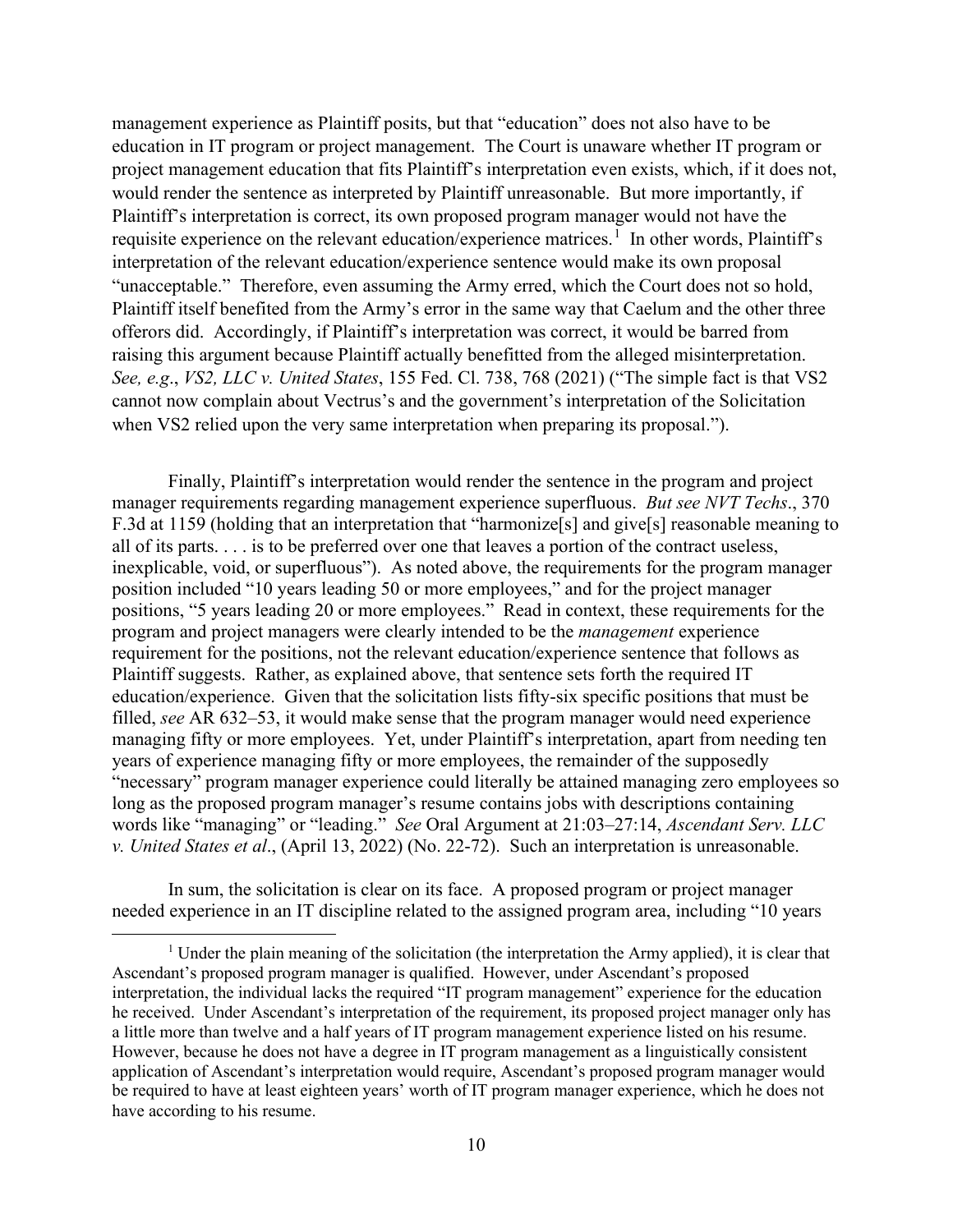leading 50 or more employees" or "5 years leading 20 or more employees" depending on the position. The Army evaluated proposed key personnel consistent with this meaning; therefore, Plaintiff's key personnel argument fails.

## **C. Only if the Court Finds in Its Favor with Regard to Key Personnel Does Plaintiff Asserts Prejudice with Regard to the Evaluation of the Management Factor**

In order to be successful in a bid protest, a protestor must establish prejudice twice. First, it must establish prejudice as part of the standing inquiry. *Myers Investigative & Sec. Servs. v. United States*, 275 F.3d 1366, 1370 (Fed. Cir. 2002) ("[P]rejudice (or injury) is a necessary element of standing."). Although Plaintiff only briefly addressed its standing to protest the award in its complaint, Compl. §§ 5–6, Plaintiff's standing was not questioned by either defendant, and it appears obvious that if Plaintiff were successful on *all* of its challenges to the Army's evaluation it would have a substantial chance of award and thus the prejudice threshold for standing purposes has been satisfied. Second, a protestor must also establish prejudice as part of its case on the merits in order to prove that "an adjudged violation of law warrants setting aside a contract award." *Bannum, Inc. v. United States*, 404 F.3d 1346, 1357 (Fed. Cir. 2005). It is this second prejudice inquiry to which the Court now turns.

On the merits of a bid protest, it is not enough to show that an agency has stepped out of bounds; rather, a protestor must further show that the offending agency's conduct prejudiced it. *See, e.g.*, *CW Gov't Travel*, 154 Fed. Cl. at 736. There is no presumption of prejudicial error, even in cases where the agency's action was irrational. *Sys. Studies & Simulation, Inc. v. United States*, 22 F.4th 994, 998 (Fed. Cir. 2021) ("We hold that there is no presumption of prejudice when a protestor demonstrates irrationality in an agency decision. The protestor must show prejudice under the usual standard."). Instead, the analysis is one based in the doctrine of harmless error: "the requirement of proving prejudice prevents an unsuccessful bidder from overturning a contract award due to a harmless violation of a statute or regulation on the part of the government." *TRW Env't Safety Sys., Inc. v. United States*, 18 Cl. Ct. 33, 67 (1989). Therefore, "non-prejudicial errors in a bid process do not automatically invalidate a procurement." *Labatt Food Serv. v. United States*, 577 F.3d 1375, 1380 (Fed Cir. 2009). A finding of a prejudicial error requires that "[t]he correction of [the] error must yield a different result in order for that error to have been harmful and thus prejudice a substantial right of a party." *Am. Relocation Connections, LLC v. United States*, 789 F. App'x 221, 228 (Fed. Cir. 2019) (internal quotations and citation omitted). In other words, a plaintiff must "show that there was a 'substantial chance' it would have received the contract award but for the [agency's] errors in the bid process." *Bannum*, 404 F.3d at 1358 (citations omitted).

There is no doubt Plaintiff has established that if the Court agreed with Plaintiff's argument regarding key personnel *and all* of its arguments on additional errors the Army allegedly committed during the evaluation of the management factor, Plaintiff would have a substantial chance of being awarded the contract. On its key personnel argument, had Plaintiff been successful, it would have eliminated four of the seven offerors leaving only two offerors in addition to Plaintiff in the competitive range. Plaintiff then argues that with the two remaining offerors being awarded no strengths and no weaknesses, if it successfully removed its own weaknesses and received the five additional strengths it was entitled to, it would have a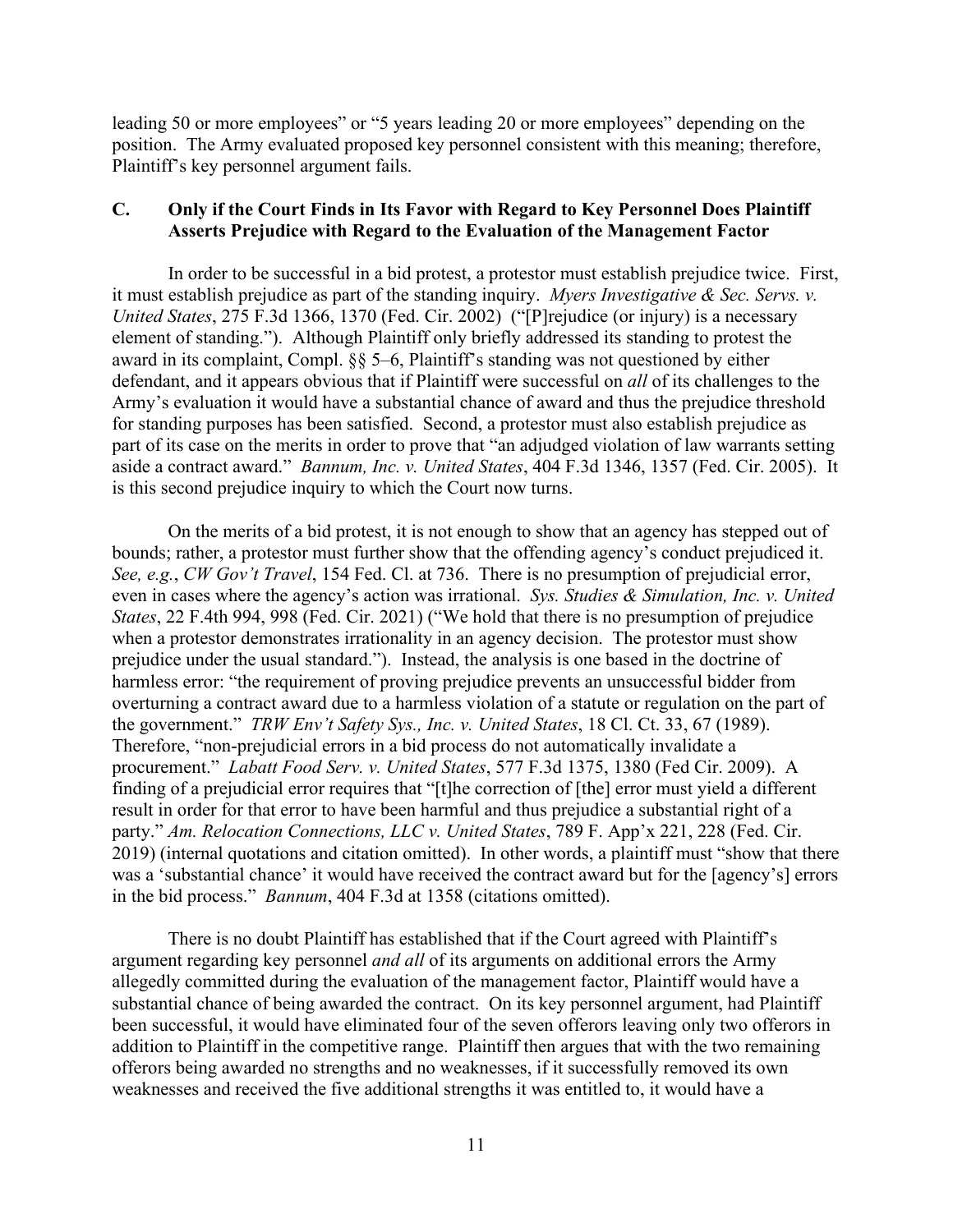substantial chance of being awarded the contract. However, Plaintiff makes no argument as to how it would be prejudiced by the other errors it alleges with the Army's evaluation of the management factor, if it falls short on its key personnel argument. In fact, at oral argument counsel for Plaintiff acknowledged that if the Court decided against it on key personnel, as a practical matter, Plaintiff's case was probably over. Oral Argument at 1:53:29, *Ascendant Serv. LLC v. United States et al.*, (April 13, 2022) (No. 22-72) (during oral argument, the Court asked: "But if I disagree with you on key personnel, I think the case is over, is it not?" to which counsel for Plaintiff responded: "Practically, probably so."). This acknowledgment also appears in Plaintiff's reply brief:

It goes without saying that Ascendant's chances of award increase if more than one-half of the eligible bidders are suddenly (and correctly) deemed ineligible. That alone meets the substantial chance test. *Then*, these evaluation errors that the Agency and Caelum so quickly dismiss *become* critically important.

Pl.'s Reply at 24 (emphasis added). In other words, according to Plaintiff, only if Caelum and the three other offerors are eliminated from competition do the alleged errors with the management factor evaluation come into play. This is also clear from the structure of the prejudice argument in Plaintiff's opening brief in support of its motion. *See* Pl.'s MJAR at 34 ("With Caelum, , and removed from the competition, Ascendant, and would have been the last under consideration. and each had zero strengths and zero weaknesses. . . . As the Management factor was significantly more important than cost (AR602), *the Agency would have weighed Ascendant's high rating against the two remaining offerors' Acceptable ratings*.") (emphasis added).

Accordingly, it is clear from Plaintiff's briefing and Plaintiff's counsel's acknowledgement at oral argument that Plaintiff is only raising the additional alleged errors in the evaluation of the management factor: (1) to strengthen its case for prejudice vis-à-vis the two offerors that would remain in the competition if Plaintiff were successful in its key personnel argument; and (2) to have the Court order corrective action on these alleged errors if corrective action were ordered because its key personnel argument was successful.

In short, Plaintiff has not offered an argument as to how its alleged errors with the management factor evaluation caused prejudice absent success on its key personnel argument. The burden, however, falls on Plaintiff not only to demonstrate that the agency acted in a manner that was arbitrary, capricious, an abuse of discretion, or otherwise not in accordance with law, but additionally to establish that the agency's actions prejudiced Plaintiff. Therefore, although the Court usually first examines whether the agency erred and then, if an error is established, looks to see whether the error caused prejudice, with regard to the alleged errors with the evaluation of the management factor, because Plaintiff failed to argue (much less establish) prejudice (absent success on its key personnel argument), the Court need not address the remainder of Plaintiff's arguments regarding the Army's evaluation of the management factor to deny Plaintiff's motion for judgment on the administrative record.

 Moreover, even if Plaintiff had argued that it was prejudiced by the Army's alleged improper evaluation of the management factor, without eliminating Caelum from the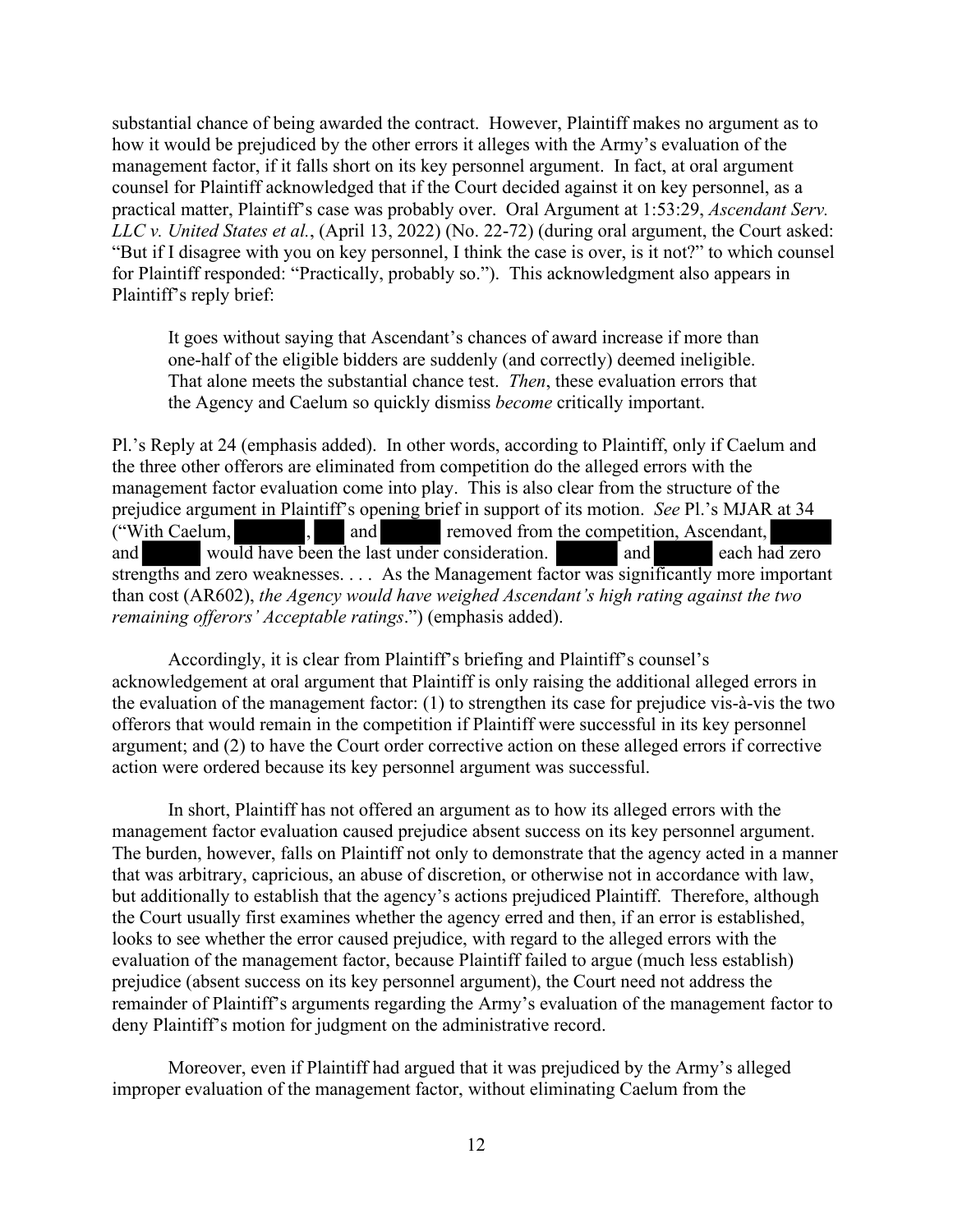competition, it is unlikely Plaintiff would have been able to prove prejudice. Even assuming Plaintiff were able to prove that, but for the Army's alleged errors, its rating on the management factor would likely have been on equal footing with Caelum's, it still would have to establish that there was a substantial chance the government could rationally justify paying over \$2,000,000 more for equally rated proposals. Without removing Caelum from the competition or challenging most of Caelum's assigned strengths, even if Plaintiff were successful in arguing that it should have been rated equal to Caelum, it is nearly impossible to conceive that in a best value procurement an equally rated proposal with an over \$2.25 million price premium would be selected over an equally rated proposal. AR 8765 ("Paying \$2 million more for an inferior proposal is not necessary."). Had Caelum and Plaintiff been equally rated on the management factor and the Army awarded the contract to Plaintiff for its more costly proposal, there likely still would have been a bid protest filed but Ascendant rather than Caelum would have been sitting at the table with the government in the courtroom. The Court suspects this is why Plaintiff did not argue that it was prejudiced by the other alleged errors in the management factor evaluation absent removing Caelum from competition.

## **D. Even Assuming Plaintiff Had Asserted that Errors in the Management Approach Alone Prejudiced It, Plaintiff's Disparate Evaluation Claim Would Nonetheless Fail**

Had Plaintiff argued that the alleged errors in the evaluation of its management approach prejudiced it—which it did not—Plaintiff would nonetheless fail to prove that its proposal and Caelum's were "substantively indistinguishable" enough such that the Army's allegedly erroneous assignment of weaknesses (or failure to assign strengths) would constitute disparate treatment. In short, Plaintiff fails to meet its burden on its disparate evaluation claim.

To prevail on a disparate evaluation claim, a protestor must show either that the agency unreasonably evaluated aspects of its proposal that were "substantively indistinguishable or nearly identical [to] those contained in other proposals," *Off. Design Grp. v. United States*, 951 F.3d 1366, 1372 (Fed. Cir. 2020) (citing *Enhanced Veterans Sols., Inc. v. United State*s, 131 Fed. Cl. 565, 588 (2017)), or that "the agency inconsistently applied objective solicitation requirements between it and other offerors, such as proposal page limits, formatting requirements, or submission deadlines," *id.* (citing *Sci. Applications Int'l Corp. v. United States*, 108 Fed. Cl. 235, 272 (2012)). Only if a protestor meets one of these two thresholds can the reviewing court "comparatively and appropriately analyze the agency's treatment of proposals without interfering with the agency's broad discretion in these matters." *Id.* at 1373. With regard to the first threshold, the substantially indistinguishable standard is important, because unless two (or more) proposals are substantively indistinguishable, the Court could exercise "free reign to second-guess the agency's discretionary determinations underlying its technical ratings," which "is not the court's role." *Id*. (citing *E.W. Bliss Co. v. United States,* 77 F.3d 445, 449 (Fed. Cir. 1996)). In other words, if a protestor fails to demonstrate that the proposals at issue are "indistinguishable for purposes of the evaluation, then the exercise instead crosses the line and involves the second guessing of 'minutiae.'" *Enhanced Veterans Sols.*, 131 Fed. Cl. at 588 (quoting *E.W. Bliss Co.,* 77 F.3d at 449). Challenges to "the minutiae of the procurement process in such matters as technical ratings . . . involve discretionary determinations of procurement officials that a court will not second guess." *E.W. Bliss Co.,* 77 F.3d at 449.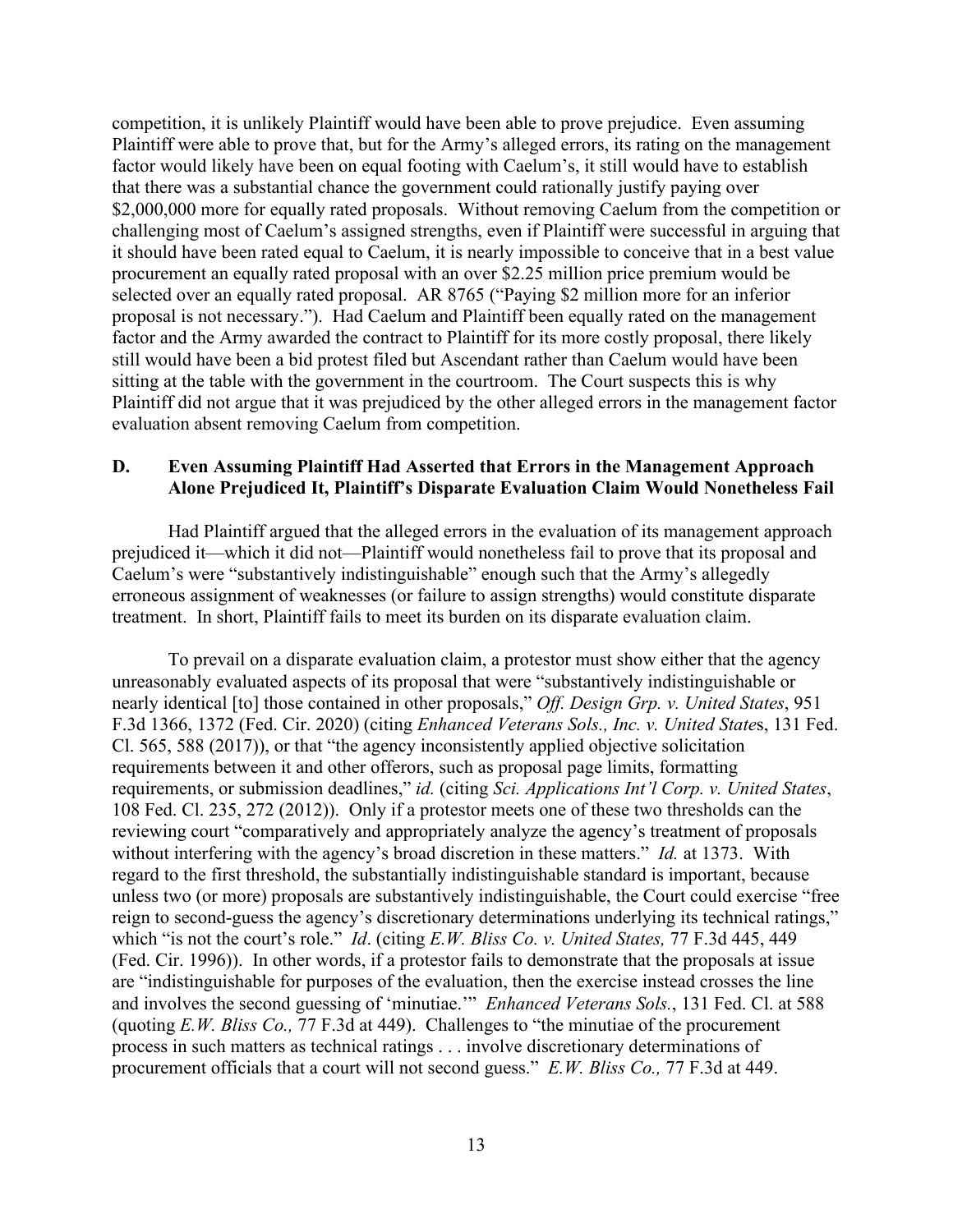Rather, "[s]uch subjective judgments will only be disturbed when inconsistencies are demonstrated." *USfalcon, Inc. v. United States*, 92 Fed. Cl. 436, 462 (2010).

Before addressing the merits of its claims, Plaintiff begins its disparate evaluation argument by asserting that the "substantively indistinguishable" standard described in *Office Design Group* only applies to the Court's review of assigned *deficiencies*. Pl.'s MJAR at 17. For analyzing the assignment of strengths and weaknesses, Plaintiff argues, the Court should instead use a "treated differently" standard. *Id.* (citing *BayFirst Sols., LLC v. United States*, 102 Fed. Cl. 677, 690–691 (2009) and *Aero Corp. S.A. v. United States*, 38 Fed. Cl. 739, 769 (1997)). The Court declines to follow Plaintiff's misreading of the law. The "substantially indistinguishable" standard applies here, just as it does to all disparate evaluation claims.

First, although Plaintiff is correct that the key quote in *Office Design Group* mentions "deficiencies," both *Office Design Group* itself and the main case it cites, *Enhanced Veterans Solutions*, were not about deficiencies per se. In fact, *Office Design Group* did not even involve an adjectival rating system in which deficiencies were awarded; rather, the agency there evaluated proposals using a point system. *See Office Design Group*, 951 F.3d at 1371.<sup>[2](#page-13-0)</sup> Moreover, the section of *Enhanced Veterans Solutions* cited in *Office Design Group* involved the awarding of *strengths*. The plaintiff there alleged "[t]hree specific examples . . . to demonstrate . . . alleged disparate treatment, as [the plaintiff] contends it did not receive *strengths* for similar qualities and elements that warranted *strengths* in the evaluations of other offerors." *Enhanced Veterans Sols.*, 131 Fed. Cl. at 588 (emphasis added). Much like Plaintiff has in this case, the plaintiff in *Enhanced Veterans Solutions* "contend[ed] that if it had received these *strengths*, its Operational Approach would have received a Good rating and its Management Approach would have received an Outstanding rating." *Id.* (emphasis added).

Second, Plaintiff's proposed reading of *Office Design Group* to apply only to deficiencies makes little sense if one thinks of what a deficiency really is. It is the lowest rating on a scale that usually permits the assignment of strengths (generally when a proposal shows some value added, increased merit, or increased chance of successful performance), no rating (generally when a proposal meets minimum requirements), weaknesses (generally a flaw in the proposal that increases the chances of unsuccessful performance), and deficiencies (generally material failures to meet requirements or a combination of significant weaknesses that increase the chance of unsuccessful performance). Given this scale from which deficiencies are usually assigned, why would the Court analyze the allegedly erroneous assignment of a deficiency any differently than it would a strength or a weakness? Aside from a single quote from *Office Design Group*, Plaintiff offers no principle to support its reading of the caselaw. Yet, a strength and a deficiency are just different sides of the same coin, and a weakness is often akin to a lesser deficiency. Plaintiff offers nothing to address this fact.

<span id="page-13-0"></span><sup>&</sup>lt;sup>2</sup> More recently, the Federal Circuit indicated that had it needed to reach the issue, it would have used the "substantively indistinguishable" standard to address a disparate treatment claim regarding an agency's alleged failure to assign various *strengths*. *See WellPoint Mil. Care Corp. v. United States*, 953 F.3d 1373, 1380–82 (Fed. Cir. 2020) (finding that, even if the court accepted the plaintiff's arguments regarding unequal treatment in failing to credit the plaintiff certain *strengths*, the errors lacked prejudicial effect).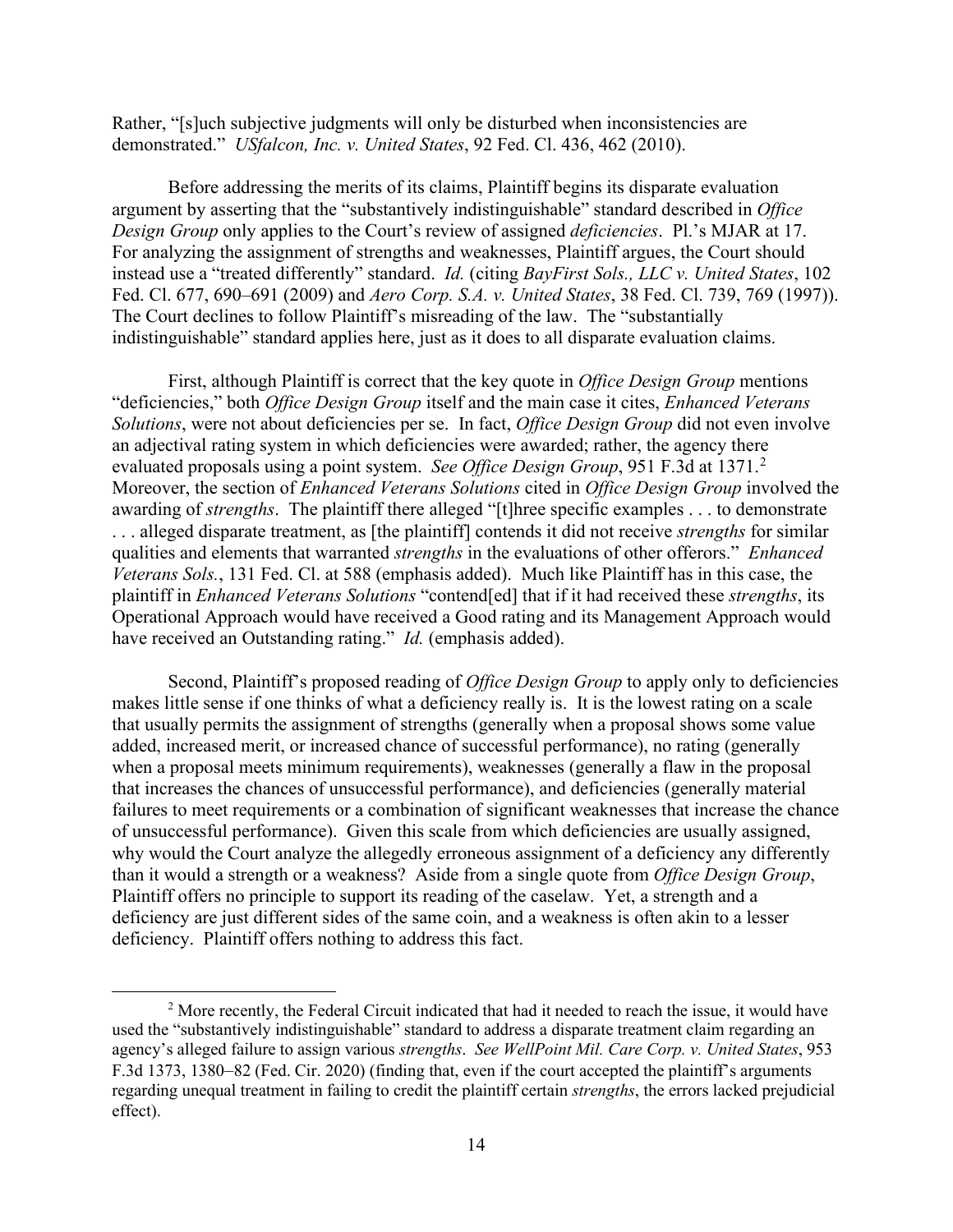Moreover, the inquiry on a disparate evaluation claim is the same whether the disparate evaluation involves a strength, weakness, or deficiency: the Court is examining whether there is something in the protestor's proposal that is different from one or more other proposals that is rated higher. And the analysis of whether something is actually different between proposals, examines whether the proposals do, in fact, have real differences (such that the agency's evaluation was rational) or whether the proposals are "substantively indistinguishable" (such that the agency's disparate evaluation was irrational). In other words, it makes no difference in this type of analysis whether the Court is looking at strengths, weaknesses, deficiencies, or something else entirely. This is perhaps why, as Defendant-Intervenor correctly points out, multiple judges on this Court have applied the substantively indistinguishable standard to a variety of disparate evaluation claims rather than exclusively applying the standard to challenges of deficiencies alone, as Plaintiff suggests. *See* ECF No. 28 at 9 ("Caelum's Cross-MJAR") (collecting cases).

Accordingly, in analyzing Plaintiff's disparate evaluation claim, the Court will look at whether Plaintiff's proposal and Caelum's proposal were, in fact, substantively indistinguishable with regard to the weaknesses and strengths Plaintiff raises. With those guardrails in place, the Court now analyzes the merits of Plaintiff's disparate evaluation claims.

#### **1. Challenged Weaknesses Assigned to Plaintiff**

In evaluating the management factor, the Army assigned Plaintiff three weaknesses. Of those three assigned weaknesses, Plaintiff challenges two in this bid protest: (1) Plaintiff's failure to explain how it planned to mitigate risks it identified in its proposal; and (2) Plaintiff's proposal to use incumbent personnel , and its failure to explain how it would staff all of the installations for which IT support is required.<sup>[3](#page-14-0)</sup> AR 10156–57.

With regard to the first challenged weakness, Plaintiff's counsel conceded at oral argument that this weakness was properly assigned. Oral Argument at 1:44:13–1:44:19, 1:45:05–1:45:13, *Ascendant Serv. LLC v. United States et al.,* (April 13, 2022) (No. 22-72) (during oral argument, Plaintiff's counsel stated, regarding the weakness assessed for failure to mitigate risk: "I can see some internal comments in a chart where [Ascendant] is mitigating risks." To which the Court inquired: "Was that enough for the weakness though?" To which counsel answered that "*it was appropriate to give Ascendant a weakness for highlighting a risk, and not, professing to not mitigating it*, as they've got the internal comments in it . . . .").[4](#page-14-1) This

<span id="page-14-0"></span><sup>&</sup>lt;sup>3</sup> At no point in its briefing did Plaintiff challenge the weakness it was assigned for failing to describe in detail its plan for video teleconferencing support.

<span id="page-14-1"></span><sup>&</sup>lt;sup>4</sup> During this exchange, Plaintiff's counsel attempted to raise for the first time that these two weaknesses were assigned for the same issue. Besides being incorrect, this argument has been waived as it does not appear in Plaintiff's motion for judgment on the administrative record (nor its reply brief, for that matter). *Novosteel SA v. United States et al.*, 284 F.3d 1261, 1274 (Fed. Cir. 2002); *Johnson v. United States*, 156 Fed. Cl. 385, 392 (2021). Moreover, the argument is incorrect. Although the identification of the risk of using staff in the impacted two different areas of the evaluation of Plaintiff's proposal and, at least in part, contributed to the assignment of two weaknesses, this was not the assignment of two weaknesses for the same error. It just so happens that one paragraph in the chart revealed two problems with Plaintiff's proposal. Plaintiff received one weakness for proposing to use staff (a

personnel problem) *and* for failing to address how it was going to staff at least three of the four required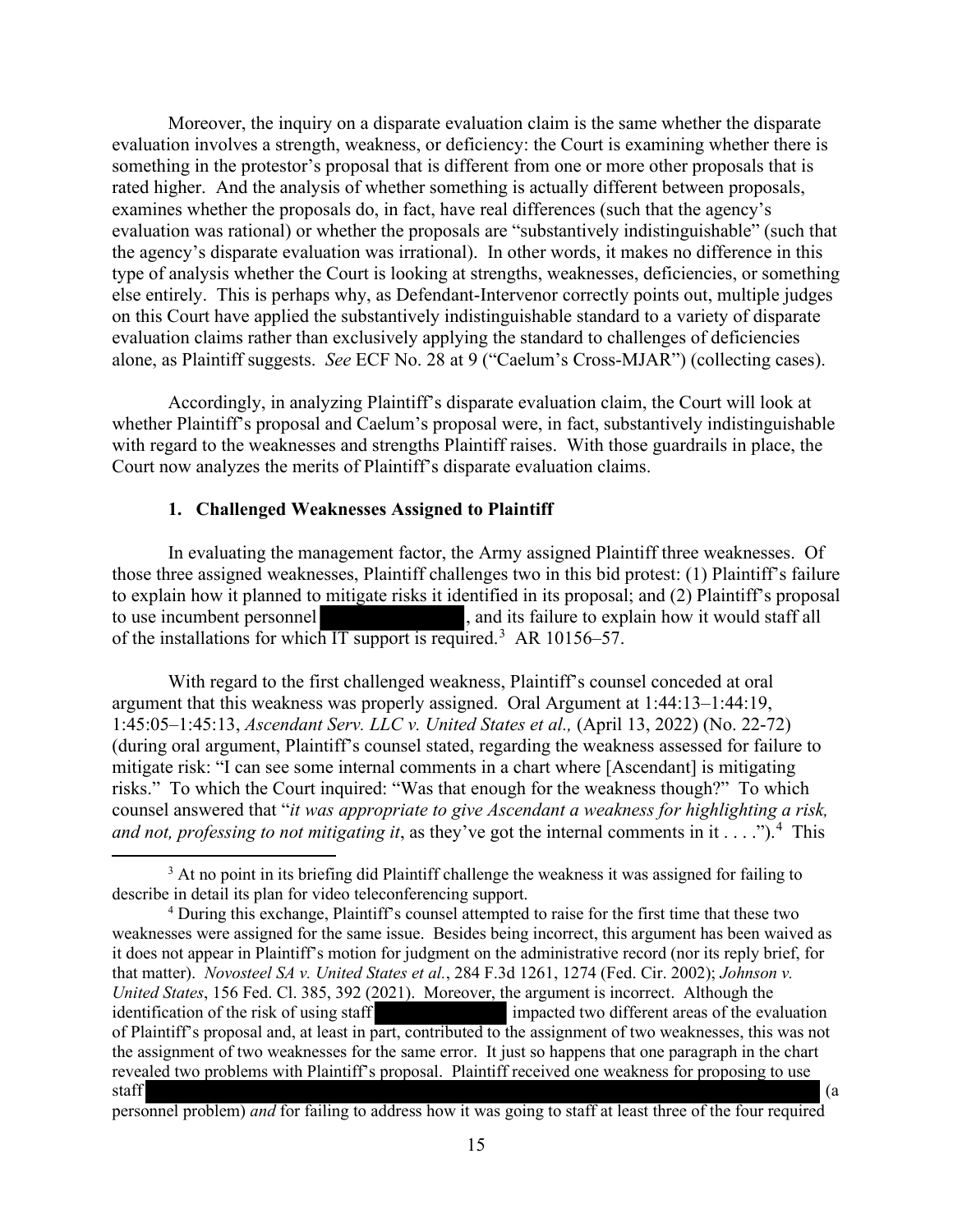concession was for good reason—it appears that the portion of Plaintiff's proposal for which this weakness was assigned is actually *draft* language left in the proposal by mistake. AR 1623; *see also KSC Boss All., LLC v. United States*, 142 Fed. Cl. 368, 382 (2019) ("'An offeror has the responsibility to submit a well-written proposal with adequately detailed information that allows for a meaningful review by the procuring agency.'") (quoting *Structural Assocs., Inc./Comfort Sys. USA (Syracuse) Joint Venture v. United States*, 89 Fed. Cl. 735, 744 (2009)). In a table appearing on page 1623 of the administrative record, which contains the portion of Plaintiff's proposal in which it was supposed to identify performance risks and explain mitigation measures, it would appear Plaintiff included its draft thoughts regarding what needed to be addressed in terms of "



us today. It can be presented as a high severity risk in the proposal. What are the mitigation strategies to reduce the risk to a low severity?

AR 1623. Although this paragraph may identify a performance risk, it certainly does not address any mitigation measures for that risk. Plaintiff attempted to dance around the obvious in its briefing on this issue by arguing that the Army did not identify which of the categories of risk Plaintiff failed to mitigate, *see* Pl.'s MJAR at 19–20, but it could not be more clear from the administrative record that the above-quoted paragraph and one that appears four rows down<sup>[5](#page-15-0)</sup> on the table were the risks the Army labeled as "internal reflections" that Plaintiff failed to explain how it would mitigate. Obviously, raising two major performance risks, and failing to address how either would be mitigated, rationally called for the assignment of a weakness, hence counsel's concession at oral argument.

With Plaintiff's concession that the first weakness was merited (and its failure to prove that the weakness was irrationally assigned absent its concession), the Court now turns to the remaining contested weakness. Regarding the second weakness it received, Plaintiff argues that

would rate this as a medium/high severity. What are our mitigation strategies to reduce the risk to a low severity?

. I

installations. Moreover, Plaintiff received a second weakness for identifying two risks (one of which was the personnel ) in its proposal and not addressing how it was going to mitigate those two risks.

<span id="page-15-0"></span><sup>&</sup>lt;sup>5</sup> In a separate row on this table in Plaintiff's proposal, Plaintiff, in what once again is obviously draft language, writes: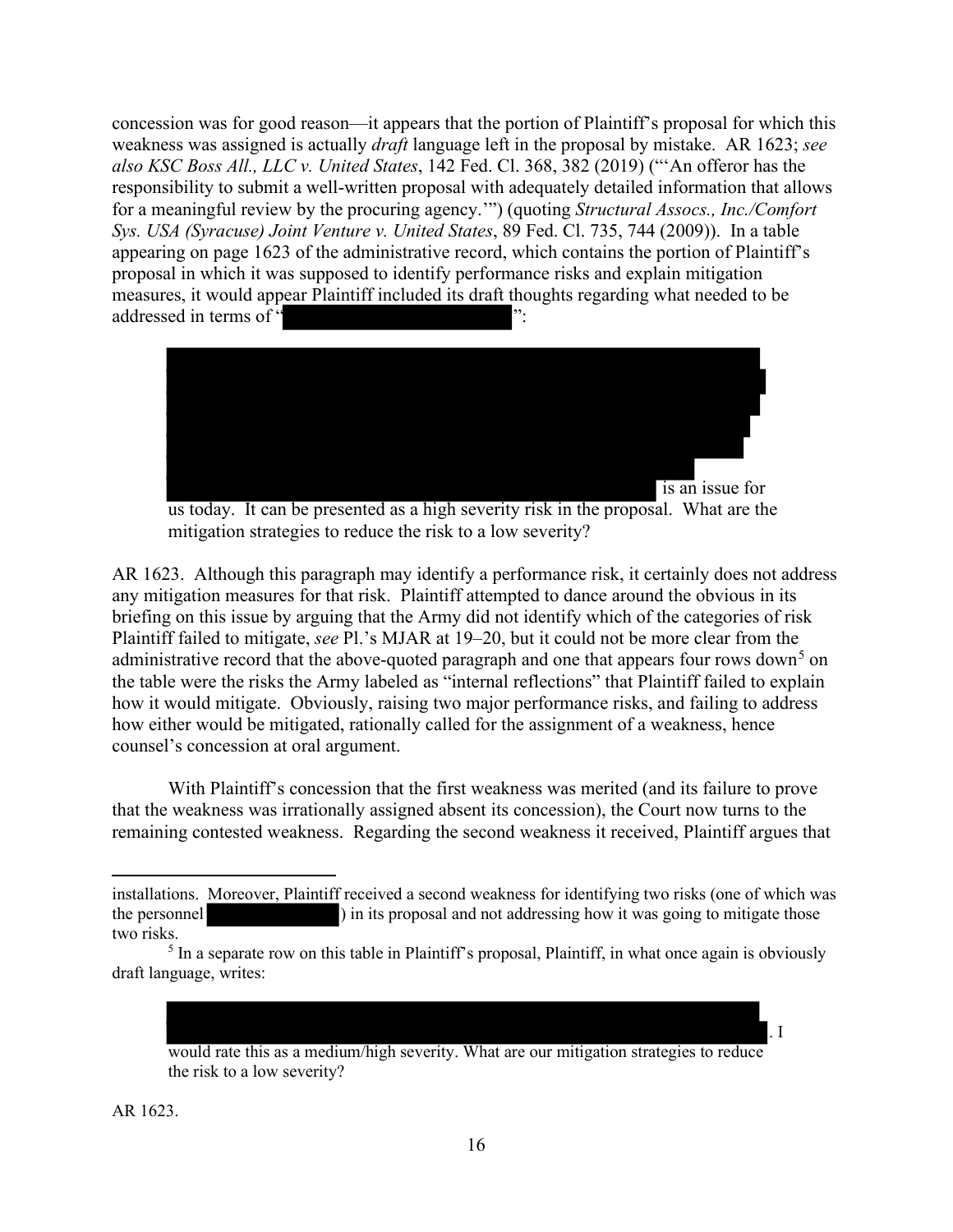the Army evaluated it and Caelum disparately with regard to incumbent retention, because Plaintiff's proposal received a weakness for proposing to retain incumbent personnel, while Caelum's proposal did not. Pl.'s MJAR at 18–19. In Plaintiff's mind, "the incumbent staff will be the same if they stay with Ascendant or go to Caelum. If their , Caelum will have the same problem. By that logic, Caelum should have received the same weakness, or nobody should have received it." *Id.* at 19 (footnote omitted). Caelum counters this argument by asserting that its incumbent retention plan is not the same as Plaintiff's, in that Caelum only proposed to retain "desired incumbent staff" and proposed "specific measures to address any skill gaps," whereas Plaintiff proposed to attempt to retain 100 percent of the incumbent staff. Caelum's Cross-MJAR at 12–13 (citing AR 2190, 2146). In addition, both the government and Caelum point out that the weakness Plaintiff received goes beyond incumbent retention. Rather, they both identify that this weakness was also assigned because Plaintiff's proposal did not indicate how it planned to staff the multiple locations called for in the solicitation—it only addressed staffing at the Army Test and Evaluation Command. *See* Caelum's Cross-MJAR at 13; ECF No. 29 at 14 ("Gov.'s Cross-MJAR").

Even a cursory review of Plaintiff's proposal reveals that the portion of its proposal that relates to this weakness (Phase II Management Factor Requirement 10) is substantially distinguishable from Caelum's proposal. The solicitation required IT logistics and support for at least three Army installations. AR 249. First, with regard to staffing all required installations, Plaintiff failed to indicate in its proposal that it planned to staff any location other than AETC/ Army Evaluation Center ("AEC"). But the proposal plainly requires support for multiple locations in addition to ATEC/AEC, including the Aberdeen Test Center ("ATC") and the Operational Test Command ("OTC") at Ford Hood. AR 249. Plaintiff's proposal is facially unclear as to whether it intends to staff all the locations required by the proposal. *See KSC Boss All.*, 142 Fed. Cl. at 382 (holding it is the offeror's responsibility to submit a well-written proposal). Although Plaintiff repeatedly notes its partnership with to establish a ""pipeline' of readied personnel who fully meet the requirements of ATEC ITSS vacant labor categories," AR 1629, that is not a strong enough indication that Plaintiff intends to staff all required locations to make the Army's assignment of a weakness irrational. Contrast this with Caelum's proposal that describes staffing at all required installations. *See, e.g.*, AR 2162–64 (explaining its onboarding timeline and procedures for personnel); AR 8572 ("By having a list of personnel broken out by locality, Caelum is well prepared to support ATEC's needs wherever and whenever they arise."). Because of the facial disparity between the two proposals, the Court will not further engross itself in the minutiae of this procurement and must leave the Army's reasonable evaluation as it stands, *see Enhanced Veterans Sols.*, 131 Fed. Cl. at 588, especially considering Plaintiff failed even to attempt to address this portion of the assigned weakness, *see generally* Pl.'s MJAR at 17–19.

Second, with regard to risk mitigation, as the Court explained above, Plaintiff's proposal contained what appears to be draft language that only *identified* but did not *address* risk mitigation. Once again, as quoted above, in the section titled "Performance Risks and Mitigation Measures," Plaintiff's proposal contains the following two passages:

•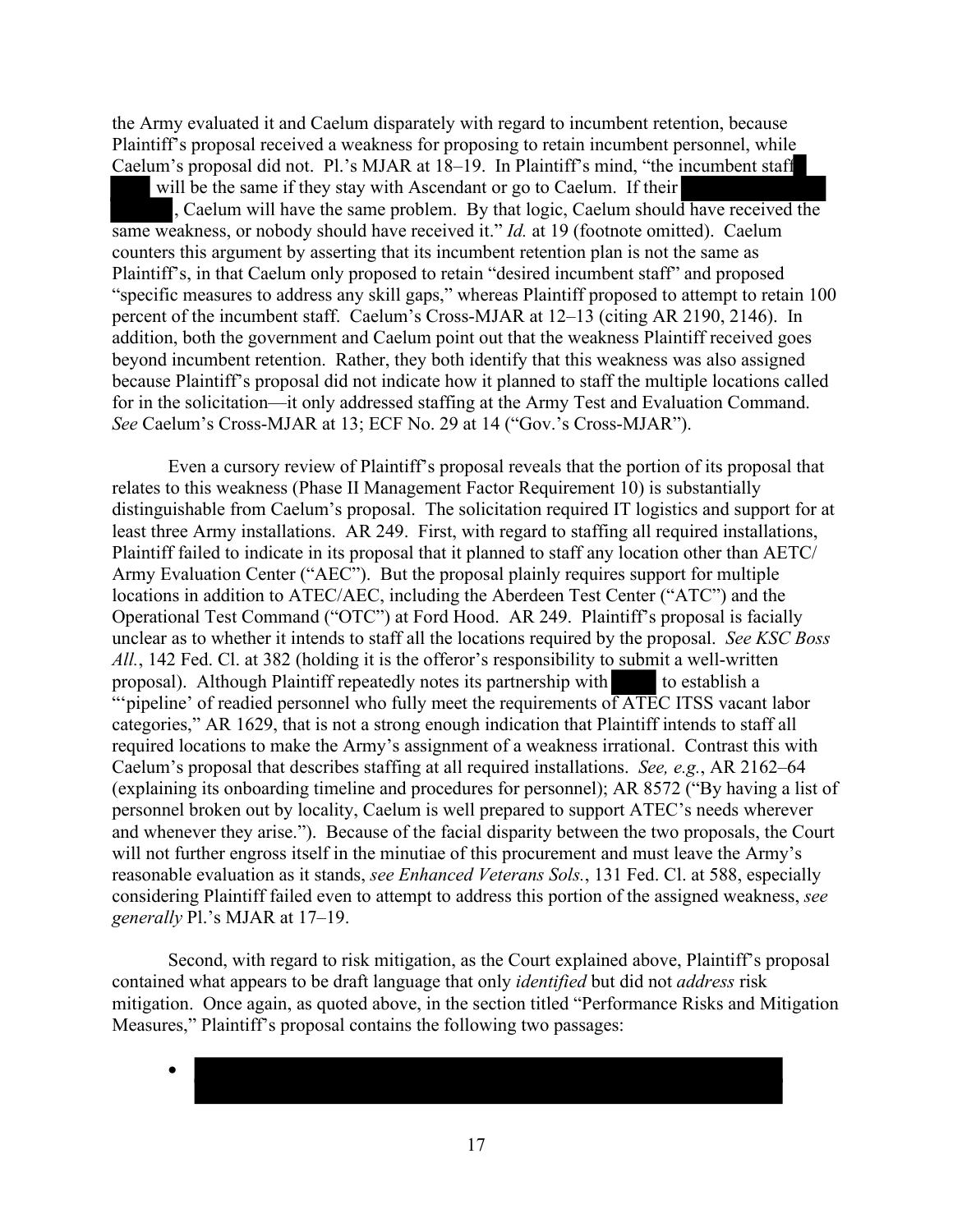

. I would rate this as a medium/high severity. What are our mitigation strategies to reduce the risk to a low severity?

## AR 1623.

This identification of risks with no explanation of how those risks were going to be mitigated clearly warranted a weakness, with the Army reasoning that:

Two risk mitigations appear to be internal reflections about the current state rather than actual mitigations. The proposal also did not provide mitigation for some elements in their risk chart. This was determined to be a weakness as the proposal failed to present risk mitigations for the elements in the risk chart, and failed to clearly identify actual mitigation strategies.

AR 8559. Although the language in Plaintiff's proposal certainly would qualify as an explanation of a risk, it is not an explanation of risk mitigation measures as the proposal requires. Meanwhile, Caelum's proposal described strategies to mitigate the risk of obsolescence,  $6$  AR 2146, in addition to stating repeatedly that it would only hire *desired* incumbent staff while proposing procedures in the event that new staff needed to be hired. AR 2190 ("Team Caelum is committed to recruiting and hiring all qualified incumbent staff . . . ."); *see also* AR 2163–64. Accordingly, Plaintiff has failed to demonstrate that the Army's assignment of this weakness was in error.

## **2. Strengths Plaintiff Claims It Should have been Assigned**

Plaintiff's arguments for why the Army should have assigned it several strengths on its management approach fare no better. In sum, Plaintiff argues that five of the strengths<sup>[7](#page-17-1)</sup> the

<span id="page-17-0"></span><sup>6</sup> Plaintiff concedes as much in its briefing. *See* Pl.'s MJAR at 19 n.4 ("In fact, Caelum proposed to 'proactively address' skills 'gaps.' (AR2146.))."

<span id="page-17-1"></span> $<sup>7</sup>$  Plaintiff actually asserts that it should have been awarded as many as nine strengths, but</sup> curiously it only attempts to argue in favor of five strengths. For the four remaining strengths it claims it should have received in its motion for judgment on the administrative record, Plaintiff literally lists the four alleged strengths it should have received and states: "[t]hese proposal features exceeded requirements and should have been rewarded with strengths." Pl.'s MJAR at 29–30. It should go without saying that Plaintiff obviously failed to meet its burden of persuasion on these four strengths for which Plaintiff offers *no argument* other than the above-quoted sentence.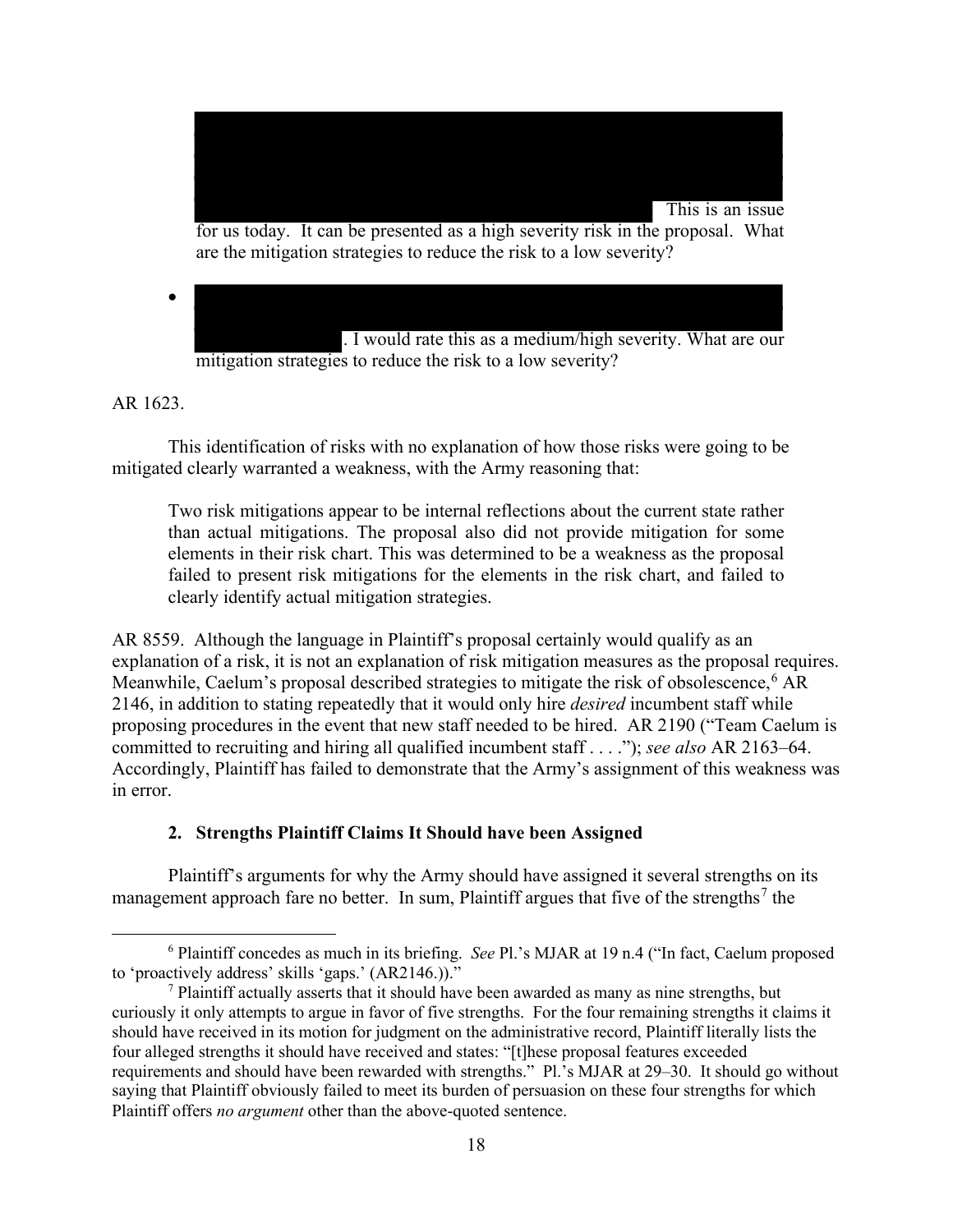Army assigned to Caelum's management approach also should have been assigned to Plaintiff. Pl.'s MJAR at 21. The solicitation defined a strength as "[a]ny aspect of a proposal when judged against stated evaluation criterion, enhances the merit of the proposal or increases the probability of successful performance of the contract." AR 211. Caelum, for example, "received a strength for its 'solid process improvement plan.'" *Id.* (citing AR 8569, 8754–55). Yet, according to Plaintiff, it "proposed the same thing . . . ." *Id.* (citing Plaintiff's proposal at AR 1636). Caelum also "received a strength for aligning 'CMMI, ITIL4 standards through a strategic management approach.'" *Id.* at 22 (quoting AR 8755). But, Plaintiff asserts, it "also proposed to use CMMI and ITIL 4 . . . ." *Id.* (citing Plaintiff's proposal at AR 1615, 1620). Next, "Caelum received a strength for its retention plan," including its "robust Employee Care program," *id.* at 23 (quoting AR 8758), yet, Plaintiff argues, its "benefits package is virtually identical—and better in some respects—to what Caelum proposed," *id.* Plaintiff provides a comparison of its own retention plan next to Caelum's, *see id.* at 23–25 (comparison chart citing AR 1632–33, 2150), and concludes that "[t]he companies' benefits are strikingly similar," *id.* at 25. Finally, according to Plaintiff, "both [Plaintiff] and Caelum proposed virtually identical OCI mitigation strategies," *id.* at 25—such as performing initial and annual OCI briefings and stopping problematic activity but "Caelum won a strength and Ascendant did not," *id.* at 26.

Plaintiff fails to carry its burden with regard to any of the strengths it claims it should have been assigned. A disappointed bidder bears the burden to show an agency's decision, such as not assigning a strength, did not have a rational basis by a preponderance of the evidence. *Qwest Gov't Servs. v. United States*, 112 Fed. Cl. 24, 33 (2013) ("In reviewing cross-motions for judgment on the administrative record, the court must determine 'whether, given all the disputed and undisputed facts, a party has met its burden of proof based on the evidence in the record.'") (citing *A & D Fire Prot. v. United States*, 72 Fed. Cl. 126, 131 (2006)). Moreover, in moving for judgment on the administrative record, a protestor is obligated to "draw[] upon and cite[] to portions of the administrative record that bear on issues presented to the court," RCFC 52.1(c)(1); *see also Facility Healthcare Servs., Inc. v. United States*, 158 Fed. Cl. 254, 257–58 (2022), because a judgment on the administrative record is properly understood as an expedited trial on a paper record. *See Bannum*, 404 F.3d at 1354; *see also Moss v. United States*, 101 Fed. Cl. 611, 616 (2011). Furthermore, the Court's duty in this inquiry is not to second guess "minutiae," but to determine if a plaintiff has pointed out any "inconsistencies in subjective judgments" or proposals that are "indistinguishable for purposes of the evaluation." *Enhanced Veterans Sols.*, 131 Fed. Cl. at 588. As Judge Wolski explained in *Enhanced Veterans*,

While these types of challenges can succeed when protesters demonstrate inconsistencies in subjective judgments, *see USfalcon*, 92 Fed.Cl. at 462, such inconsistencies require the existence of *nearly identical provisions in the proposals under consideration*. When a court is not convinced that the aspects of the proposals brought to its attention are indistinguishable for purposes of the evaluation, then the exercise instead crosses the line and involves the second guessing of "minutiae" which we are not allowed to undertake, *see E.W. Bliss Co.,* 77 F.3d at 449.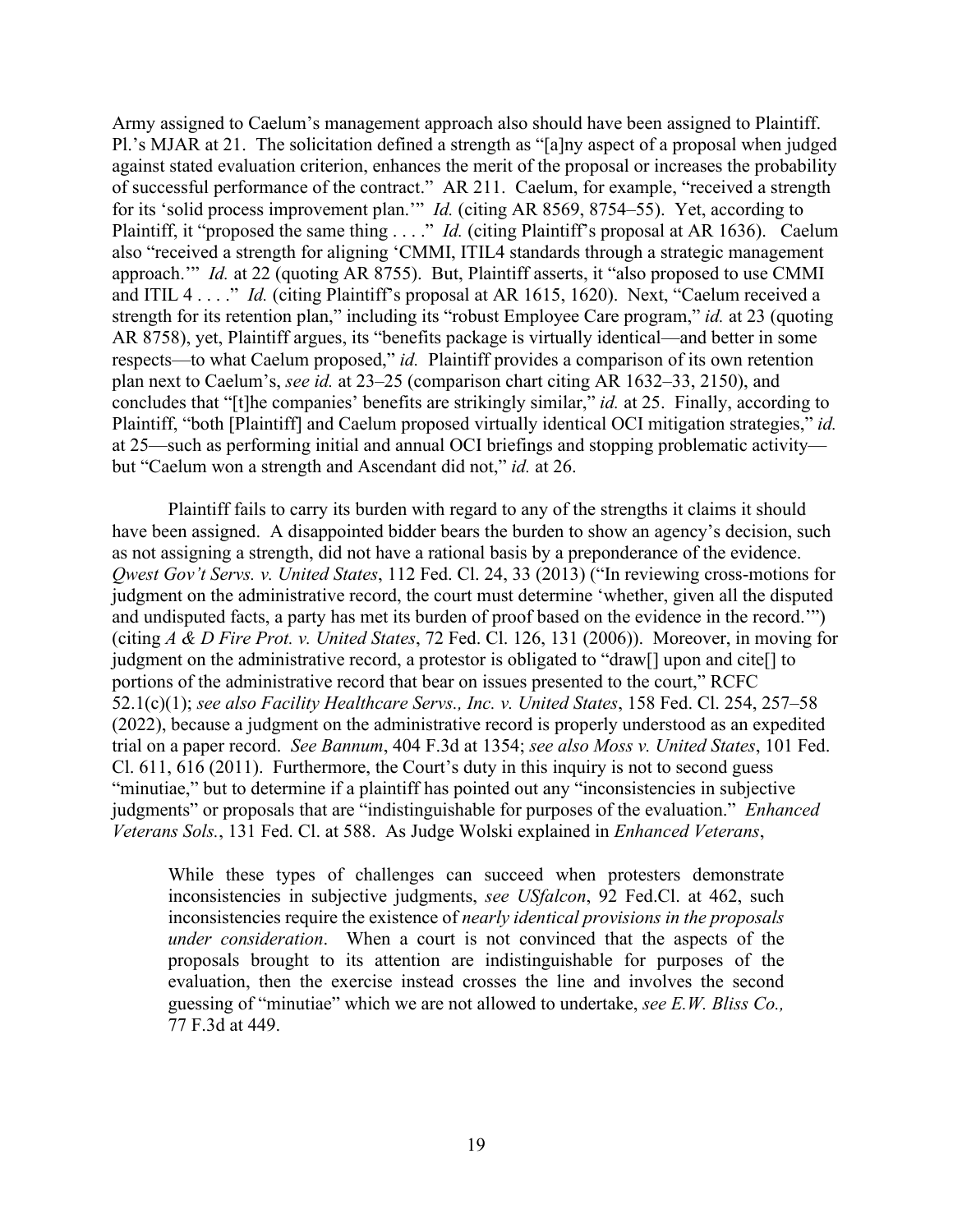131 Fed. Cl. at 588 (emphasis added). The Court agrees with the government and Caelum that the proposals at issue are not substantively indistinguishable with regard to the alleged errors in assigning strengths; therefore, the Court cannot disturb the Agency's evaluation.

Plaintiff's arguments regarding the first three strengths it asserts it should have received (process improvement, linking standards and metrics to be successful, and aligning CMMI and ITIL4 standards) fail for two interplaying reasons. As stated above, it is entirely a plaintiff's burden to prove by a preponderance of the evidence that an agency acted arbitrarily. *See Grumman Data Sys. Corp. v. Dalton*, 88 F.3d 990, 995–96 (Fed. Cir. 1996). To meet that burden, the Court expects briefs on motions for judgment on the administrative record to contain substantive analysis and comparison that "draws upon" the administrative record, as RCRC 52.1 mandates, to demonstrate to the Court what agency action a protestor seeks to remedy and why that action was allegedly irrational. Plaintiff, in arguing that it should have received strengths for (1) a "solid process improvement plan," (2) "linking standards and metrics to be successful," and (3) "aligning CMMI, ITIL4 standards through a strategic management approach," merely states the strength it thinks it deserves, cites to the relevant portion of Caelum's proposal, and asserts it should have received the same strength. Pl.'s MJAR at 21–22 (internal quotations and citations omitted).Such minimal briefing cannot be characterized as sufficiently drawing upon the administrative record or offering an argument sufficient to meet the substantively indistinguishable standard. Analogizing a motion for judgment on the administrative record to a trial (which is what it is, albeit on a paper record), would make this approach akin to counsel presenting an opening statement setting forth what it intends to prove at trial but then failing to call the relevant witnesses to provide testimony or making any argument to show the relevancy of any evidence it did offer. It is drawing upon the administrative record with reasoning and analysis that carries the day on motions for judgment on the administrative record, not unsupported assertions or unsubstantiated conclusions. Because Plaintiff has not truly attempted to meet its burden of proof regarding these three strengths, the Army's analysis of these aspects of Plaintiff's proposal remains undisturbed.

Plaintiff next asserts that it should have received a strength for its "strikingly similar" employee retention plan. Pl.'s MJAR at 24–25. Plaintiff begins this argument with the statement that, at 94%, it has a higher employee retention rate than Caelum. *Id.* at 23. The problem with this assertion, however, is that it is incorrect. It is one of Plaintiff's subcontractors that has a 94 percent employee retention rate, not Plaintiff. *See* AR 1627 ("[O]ur strategic partner **at a strategic strategies**, having experience retaining 2000+ FTEs at **f** for 20+ years with an aver , having experience retaining  $2000+$  FTEs at for 20+ years with an average retention rate of above 94% . . . ."). Moreover, Plaintiff does not cite to any place in the administrative record that shows what its employee retention rate actually is. Plaintiff then turns to a chart it prepared containing a side-by-side of Plaintiff's and Caelum's employee retention plans, essentially requesting that the Court delve into the minutiae of comparing the two offerors' proposals and deciding whether any differences exist. Clearly the plans are not identical, but Plaintiff offers no argument (other than pointing out a few differences) as to how its proposal and Caelum's are substantively indistinguishable. The Court's cursory analysis of the proposals though quickly finds a very striking difference with regard to what Plaintiff describes as its "more generous" leave policy. Plaintiff's plan provided for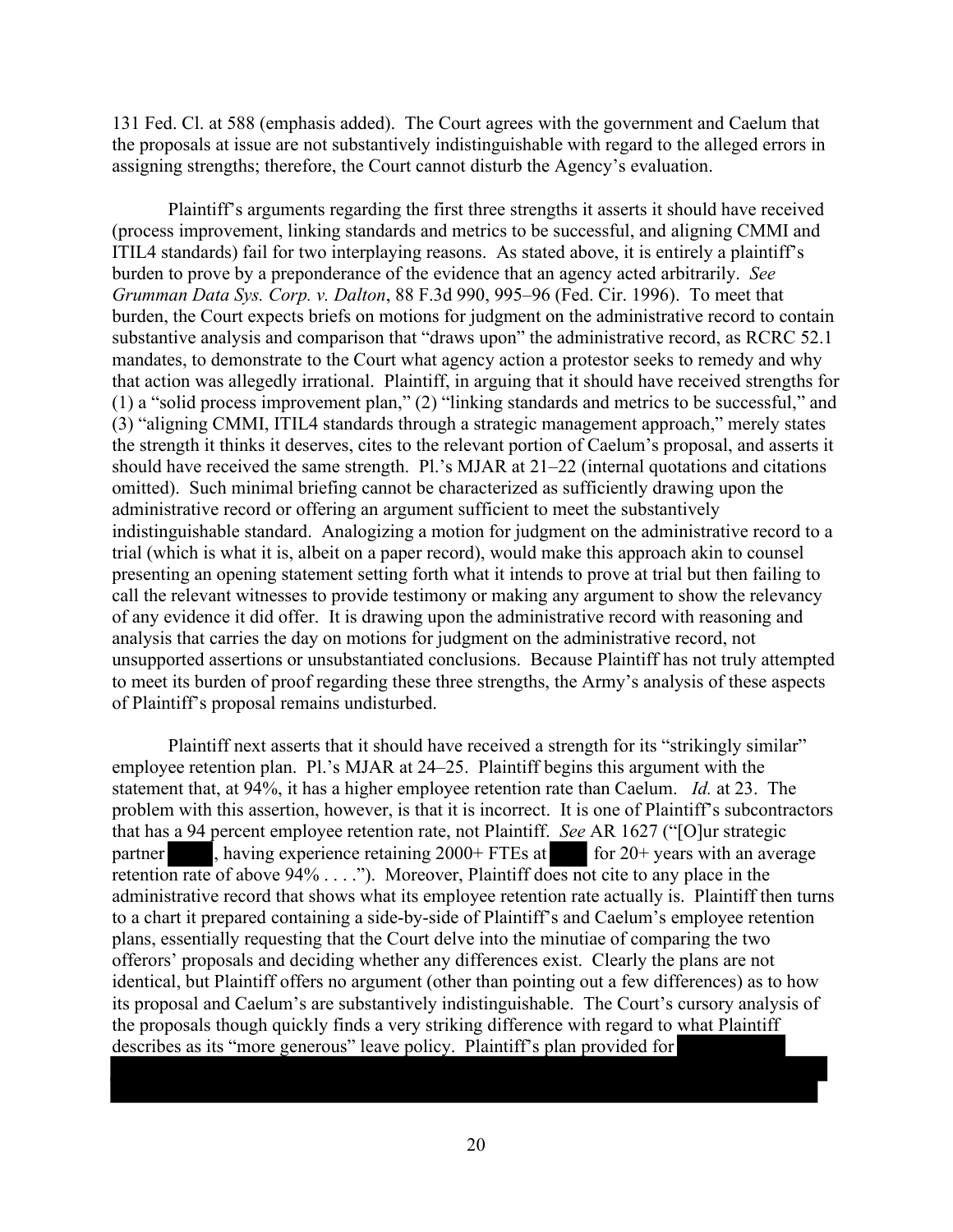#### . AR 1632. However, Caelum's supposedly "less generous" leave plan

#### actually provides for more

 Although the Court could examine other aspects of the employee retention plans to analyze the similarities and differences, Plaintiff has not made a concrete argument on this point beyond providing the side-by-side table and, absent some attempt to do so, it is not for this Court to substitute its judgment for the Army's. The Army knows its priorities in evaluating the proposals' retention and leave policies, and the Court cannot disturb that absent a showing of irrationality. *See Impresa Construzioni Geom. Domenico Garufi v. United States*, 238 F.3d 1324, 1332 (Fed. Cir. 2001). The Court does not find the Army's evaluation of this aspect of each of the proposals irrational and, therefore, will not disturb the Army's determinations.

Finally, Plaintiff asserts that both it and Caelum proposed organizational conflict of interest ("OCI") mitigation plans that were "virtually identical," and, therefore, Plaintiff deserved a strength because Caelum received one for its plan. ECF No. 26 at 25. Here, Plaintiff comes closer to the mark, although once again Plaintiff leaves most of the legwork on comparing the relevant portions of the proposal to the Court. However, having determined that Plaintiff still would have three weaknesses and no other strengths, even if the Court were to find in its favor and determine a strength was merited for Plaintiff's OCI mitigation plan, this one strength alone would be insufficient to change Plaintiff's marginal rating on management approach. *See* AR 603 (stating that a "marginal" rating is warranted when "[t]he proposal has one or more weaknesses which are not offset by strengths."). Therefore, even if the Court concurred that Plaintiff's and Caelum's proposals were substantively indistinguishable with regard to OCI mitigation, this lone alleged error would be non-prejudicial.

## **E. Plaintiff Fails to Demonstrate That the Army's Past Performance Evaluation Was Flawed or, If It Was, That It Prejudiced Plaintiff**

The Court next considers Plaintiff's objections to the Army's past performance evaluation. In cases in which the Court "considers a bid protest challenge to an agency's past performance evaluation, 'the greatest deference possible is given to the agency.'" *Def. Base Servs., Inc. v. United States*, 147 Fed. Cl. 424, 436 (2020) (quoting *Westech Int'l, Inc. v. United States*, 79 Fed. Cl. 272, 293 (2007)); *see also Gulf Grp. Inc. v. United States*, 61 Fed. Cl. 338, 351 (2004) ("[I]n cases such as this, when a negotiated procurement is involved and at issue is a performance evaluation, the greatest deference possible is given to the agency—what our Court has called a triple whammy of deference.") (internal quotation omitted). As such, "review of past performance evaluations is 'limited to determining whether the evaluation was reasonable, consistent with the stated evaluation criteria and complied with relevant statutory and regulatory requirements.'" *Id.* (quoting *Westech Int'l, Inc.*, 79 Fed. Cl. 272 at 294).

With regard to the Army's evaluation of Caelum's past performance, Plaintiff argues that, despite the substantial deference to which the government is generally entitled in evaluating past performance, the evaluation of Caelum's past performance was nonetheless irrational. *See generally* Pl.'s MJAR at 30–31. Specifically, Plaintiff contends that the Army's technical evaluators "mechanically evaluated Caelum's past performance" and simply "noted that one of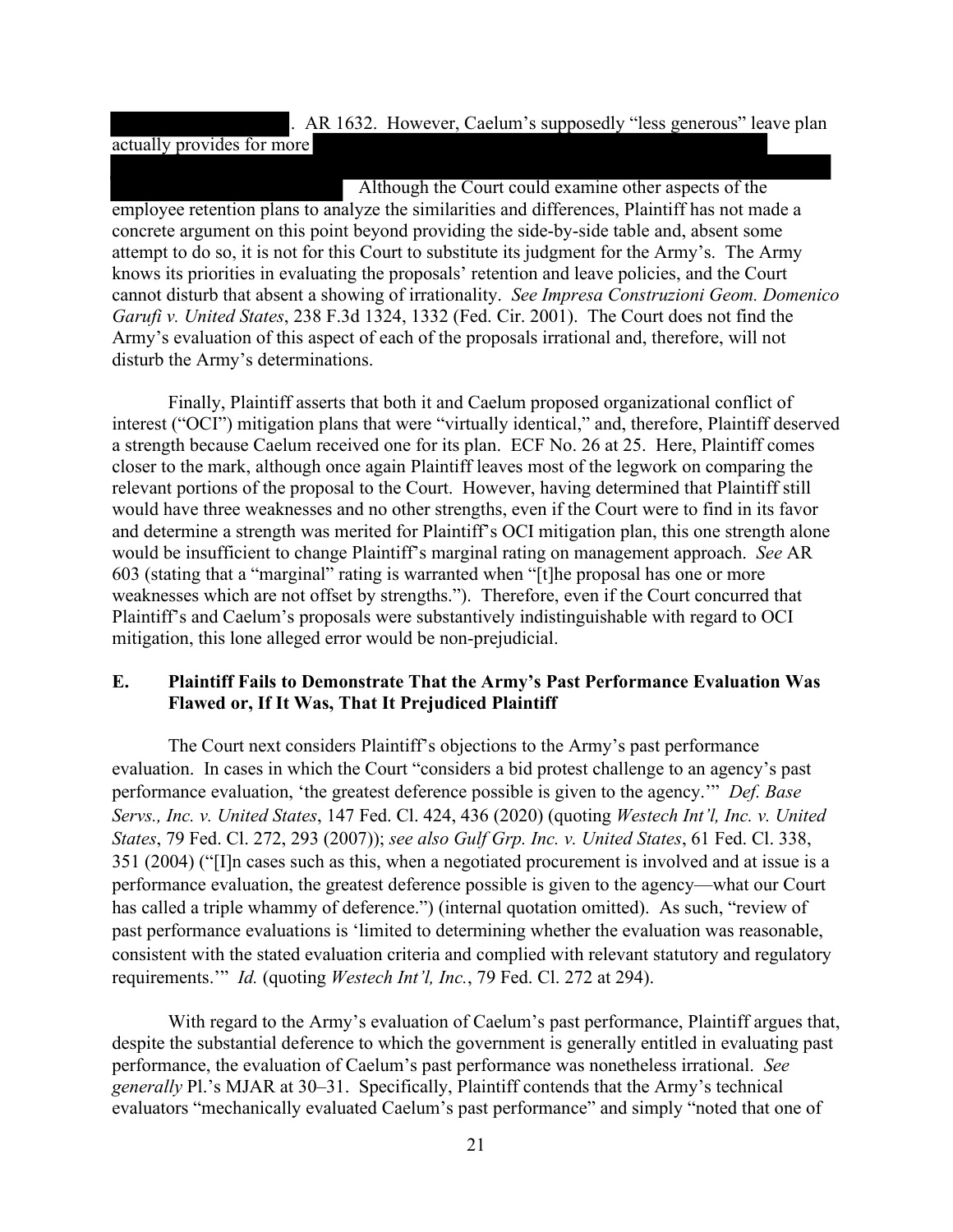Caelum's subcontractors . . . received a cure notice[] but did no further analysis." *Id.* at 30. In Plaintiff's view, "[t]he unknown circumstances of that cure notice *could have* negatively impacted Caelum's past performance evaluation." *Id*. (emphasis added). For instance, according to Plaintiff, "[a]nother offeror . . . also had a subcontractor with a cure notice," but "the evaluators found that the [agency involved] had rescinded [the cure notice]. Similarly, [a] proposed subcontractor . . . received three cure notices. The [Army] analyzed [this issue] relatively extensively before concluding that [the offeror] was acceptable." *Id.* at 31 (citations omitted). Plaintiff maintains "it was arbitrary for the [Army] not to explore or discuss the cure notice Caelum's subcontractor received, like it did for others," and "[t]he higher-level evaluators missed it too." *Id.* In Plaintiff's view, instead of scrutinizing Caelum's past performance, "the source selection authority merely said that 'all offerors had acceptable Past Performance, and that factor is [therefore] not part of the tradeoff analysis.'" *Id*. (quoting AR 8735) (alteration in original).

To put it mildly, Plaintiff's past performance argument lacks merit. To begin with, Plaintiff concedes *ab initio* that it is not even certain an error occurred: the "cure notice *could have* negatively impacted Caelum's past performance evaluation." That there "could have" been an error is legally insufficient to demonstrate that an agency action was irrational. Moreover, as was explained in greater detail earlier in this opinion, in order to be successful, a protester must be able to show that the correction of the alleged error would yield a different result, that is to say that the error caused harm or prejudice. However, even if Plaintiff's past performance argument is 100 percent correct (which for reasons discussed below it is not), it could not conceivably show it was prejudiced by the Army's alleged error based on the record before the Court. This is because under the solicitation an offeror could *only* receive either an "acceptable" or "unacceptable" rating for past performance. Therefore, in order for success on this argument to result in prejudice, Plaintiff would have to demonstrate that had the Army "correctly" evaluated the *single* cure notice that the parent company of one of Caelum's *subcontractors* received, it would have changed Caelum's past performance rating from acceptable to unacceptable. Plaintiff, however, does not even attempt to argue that such a change in rating would result. And with good reason. In order to find that Caelum's past performance was unacceptable, the Army would have been required to conclude that it had "no reasonable expectation that the offeror will be able to successfully perform the required effort." *See* AR 603. Such a conclusion would have been irrational on this record.

First, the cure notice that allegedly "could have" affected Caelum's past performance rating was issued to a subcontractor. Or more specifically, it was issued to the parent company of one Caelum's proposed subcontractors. As the Army evaluator noted, the "issue was with a subcontractor, not the prime contractor." AR 8647. This is of course important because the subcontractor would only be performing some fraction of the overall work covered by the contract and thus any issues with performance by a subcontractor would not likely significantly impact the overall work on the contract. In other words, the Agency was justified in concluding that the single subcontractor notice to cure was not likely to impact the likelihood of Caelum's overall successful future performance such that Caelum should have been rated unacceptable.

Second, the Army's evaluators determined that other offerors had objectively worse past performance histories than Caelum and yet those offerors' past performance was found to be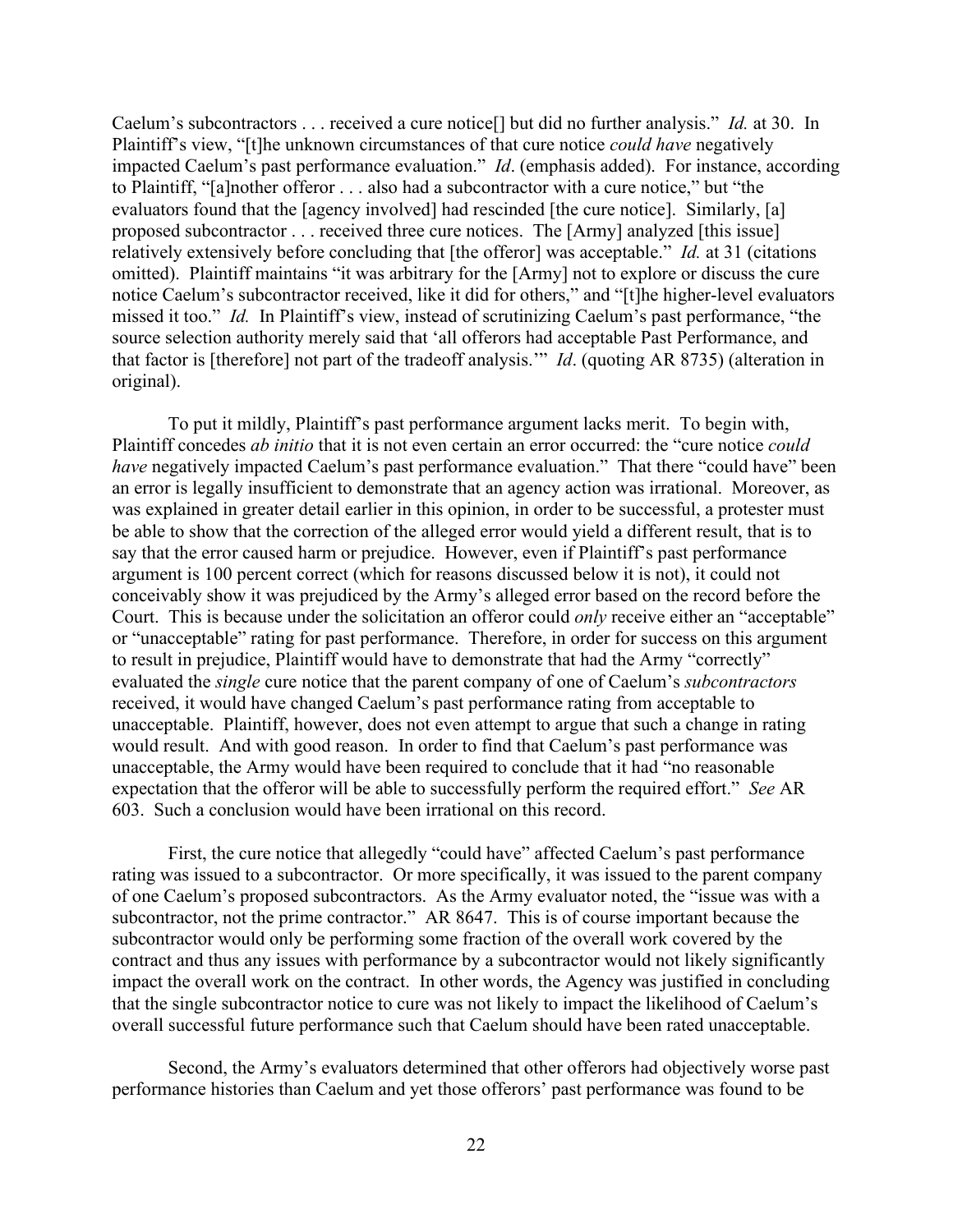"acceptable." For example, received a notice to cure but was still determined to be acceptable  $(AR 8214, 8646)$ ; received a notice to cure and a corrective action report but was still determined to be acceptable (AR 8255, 8648); received a notice to cure but was still determined to be acceptable  $(AR 8442-43, 8447-48, 8657)$ ; had a number of issues noted in its record in the Contractor Performance Assessment Reporting System ("CPARS") but was still found to be acceptable  $(AR 8291-95)$ ; had several issues noted in CPARS but was still determined to be acceptable  $(AR \overline{8316-18})$ ; and had a number of performance issues but was still deemed acceptable (AR 8478–83).

Third, the Army *actually conducted* the analysis that Plaintiff alleges did not occur. Indeed, contrary to Plaintiff's assertion that the Army "did no further analysis" on Caelum's subcontractor's notice-to-cure, the record reflects—as the government correctly identifies—that

[t]he evaluator also noted that [Caelum's subcontractor] had a "notice-to-cure" from another agency, and that additional explanation was required. [AR 8237]. According to that evaluator though, that notice was favorably resolved to the Government's satisfaction. *Id.* In the consensus evaluation, it was noted that "[the subcontractor] quickly took steps to resolve the issue to the Government's satisfaction indicates a desire to keep the customer happy." Tab 88b at AR8647. Because the issues was [sic] resolved favorably, the agency determined the cure notice did not indicate that the subcontractor would negatively impact Caelum's probability of meeting the solicitation's requirements. *See id.* Further, the evaluator noted that the "issue was with a subcontractor, not the prime contractor," which is important because the subcontractor would only be performing a small fraction of the work, and any issues with performance would not significantly impact contract work. *Id.*

Gov.'s Cross-MJAR at 27. In short, the administrative record demonstrates that the Army did exactly what Plaintiff accuses it of not doing with regard to this alleged past performance issue: it evaluated and resolved to its satisfaction the subcontractor's cure notice.

Furthermore, Plaintiff's attempted whataboutism concerning the Army's supposedly more thorough (or "reasonable") evaluation of other offerors' past performance falls apart upon even a cursory review. For example, Plaintiff instructs the Court to look at offeror past performance evaluation—specifically concerning a cure notice—and contrast it to Caelum's. *See* Pl.'s MJAR at 31 (citing AR 8646). Ironically, however, the Army spilled more ink in its explanation of Caelum's cure notice—which, as the evaluation makes clear, concerned a *subcontractor*—than for cure notice, which was issued to itself. Perhaps Plaintiff confused which offeror's past performance allegedly received<br>"no further analysis." Compare<br>"evaluation at AR 8646 ("There was a 'notice-toevaluation at AR 8646 ("There was a 'notice-tocure' listed on the Performance Events. The issue was resolved to the Government's satisfaction and the cure notice was formally rescinded as of April 1, 2020 (pg  $16$ ). addressed the concern so the offeror is rated Acceptable.") *with* Caelum's evaluation at AR 8647 ("There was a 'notice-to-cure' . . . for support provided to DEA by subcontractor, that required explanation and it was favorably resolved on February  $\frac{4}{3}$ , 2019 (pg 18). The fact that the quickly took steps to resolve the issue to the Government's satisfaction indicates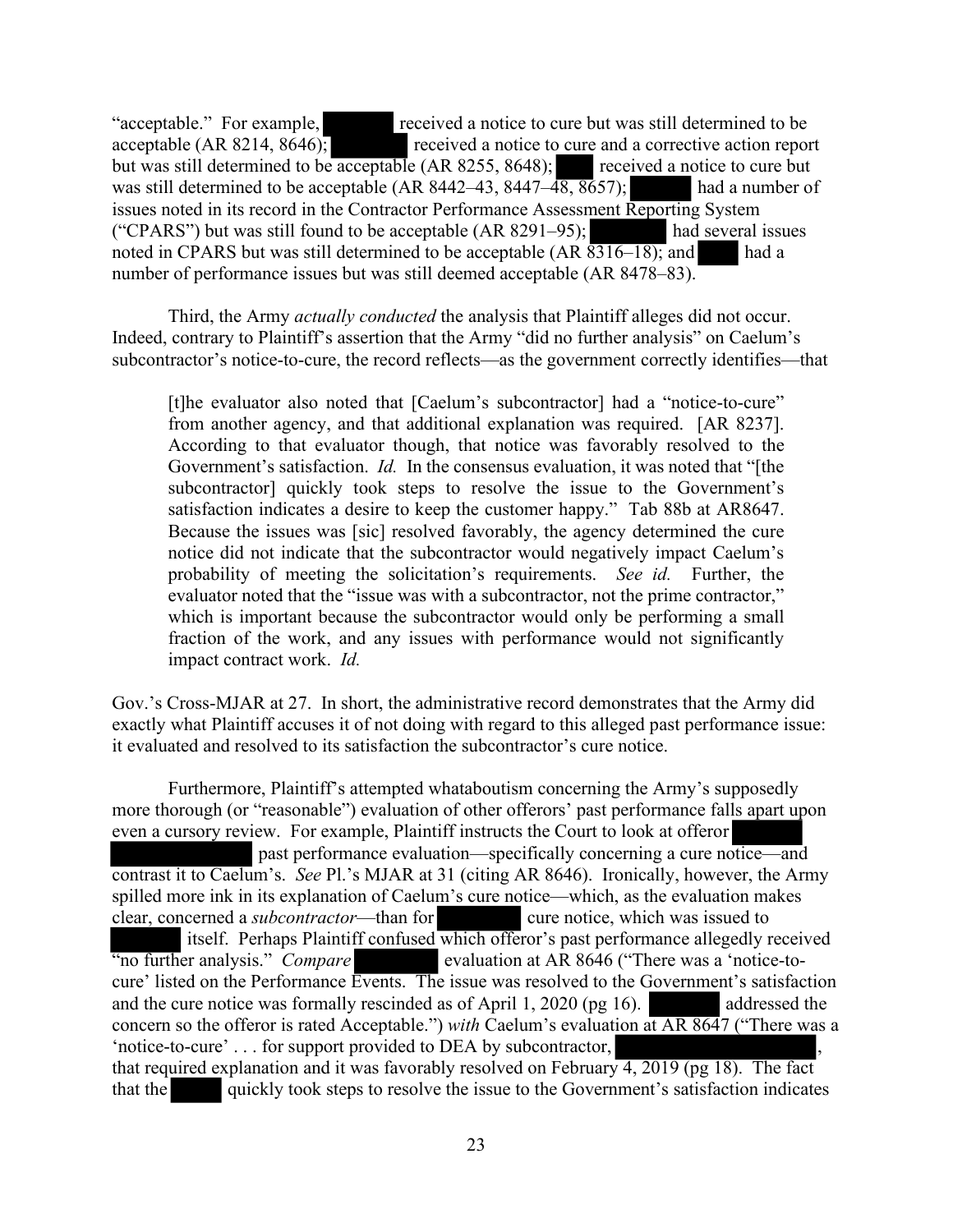a desire to keep the customer happy. The issue was with a subcontractor, not the prime contractor."). In short, a review of the record shows that the Army "examined the relevant data and articulated a 'rational connection between the facts found and the choice made.'" *WorldTravelService v. United States*, 49 Fed. Cl. 431, 441 (2001) (quoting *Motor Vehicle Mfrs. Ass'n of U.S., Inc. v. State Farm Mut. Auto. Ins. Co.*, 463 U.S. 29, 43 (1983)).

Finally, Plaintiff notably fails to point the Court to a single case that factually supports its contention that the government, in this instance, failed to "provide a coherent and reasonable explanation of its evaluation." Pl.'s MJAR at 30. Instead, Plaintiff simply concludes the Army "did not meet these standards." *Id; see also* Caelum's Cross-MJAR at 21–22 ("Ascendant halfheartedly asserts that Caelum's past performance had an issue that was not properly considered."). For this and all of the foregoing reasons, Plaintiff fails to demonstrate either an error or prejudice with regard to past performance.

#### **F. Plaintiff Fails to Demonstrate that the Army's Tradeoff Analysis Was Unreasonable**

Finally, the Court briefly addresses Plaintiff's objections to the Army's tradeoff analysis and resulting source selection decision. Plaintiff argues that the Army's source selection decision was irrational. *See generally* Pl.'s MJAR at 31–33. Specifically, according to Plaintiff, the Army's source selection authority ("SSA") "accepted the underlying evaluations and allowed their errors to infect her source selection decision. And while the SSA took time to compare certain proposals, she did not do so for Ascendant." *Id.* at 32. Plaintiff takes issue with the SSA's "four terse sentences" about its proposal, while the SSA "devoted at least several paragraphs to all but one other offeror ...." *Id.* Plaintiff contends that "[h]ad the SSA taken the time to independently assess [Plaintiff's] proposal, and compare it to Caelum's, she likely would have recognized the errors mentioned above." *Id.* at 33.

The government counters that "the Army did not fail to comply with the FAR's requirements at sections 15.505 and 15.508 to conduct a 'comparative analysis.' Nor did the SSA fail to document her 'own independent judgment." Gov.'s Cross-MJAR at 29.[8](#page-23-0) According to the government, "[t]he SSEB report specifically considered the relative merits of each offeror, and, *in circumstances in which an offeror had been assessed strengths, evaluated whether the weaknesses were offset by strengths*, or otherwise affected the offeror's ability to perform." *Id.*

The Court reads the government's argument as the better of the two. While the FAR indeed demands a comparative assessment of proposals against the source selection criteria, *see* FAR 15.308, there is nothing in the record indicating the Army's SSA failed to do anything but that. *See* Tabs 92, 93. On top of that, "[a]n agency's contract award is [] *least* vulnerable to challenge when based upon a best value determination." *PlanetSpace Inc. v. United States*, 96 Fed. Cl. 119, 125 (2010) (citing *Galen Med. Assocs., Inc. v. United States*, 369 F.3d 1324, 1330

<span id="page-23-0"></span><sup>8</sup> It seems the government incorrectly cites to the FAR in this assertion. FAR sections 15.505 and 15.508 concern "Preaward debriefing of offerors" and "Discovery of mistakes," respectively—neither of which relate to the assertion the government, in this instance, is making. Given context elsewhere in the government's motion, as well as the verbiage the government quotes or paraphrases, the Court can discern what the government presumably intended to cite—FAR sections 15.305 and 15.308, concerning "Proposal evaluation" and "Source selection decision."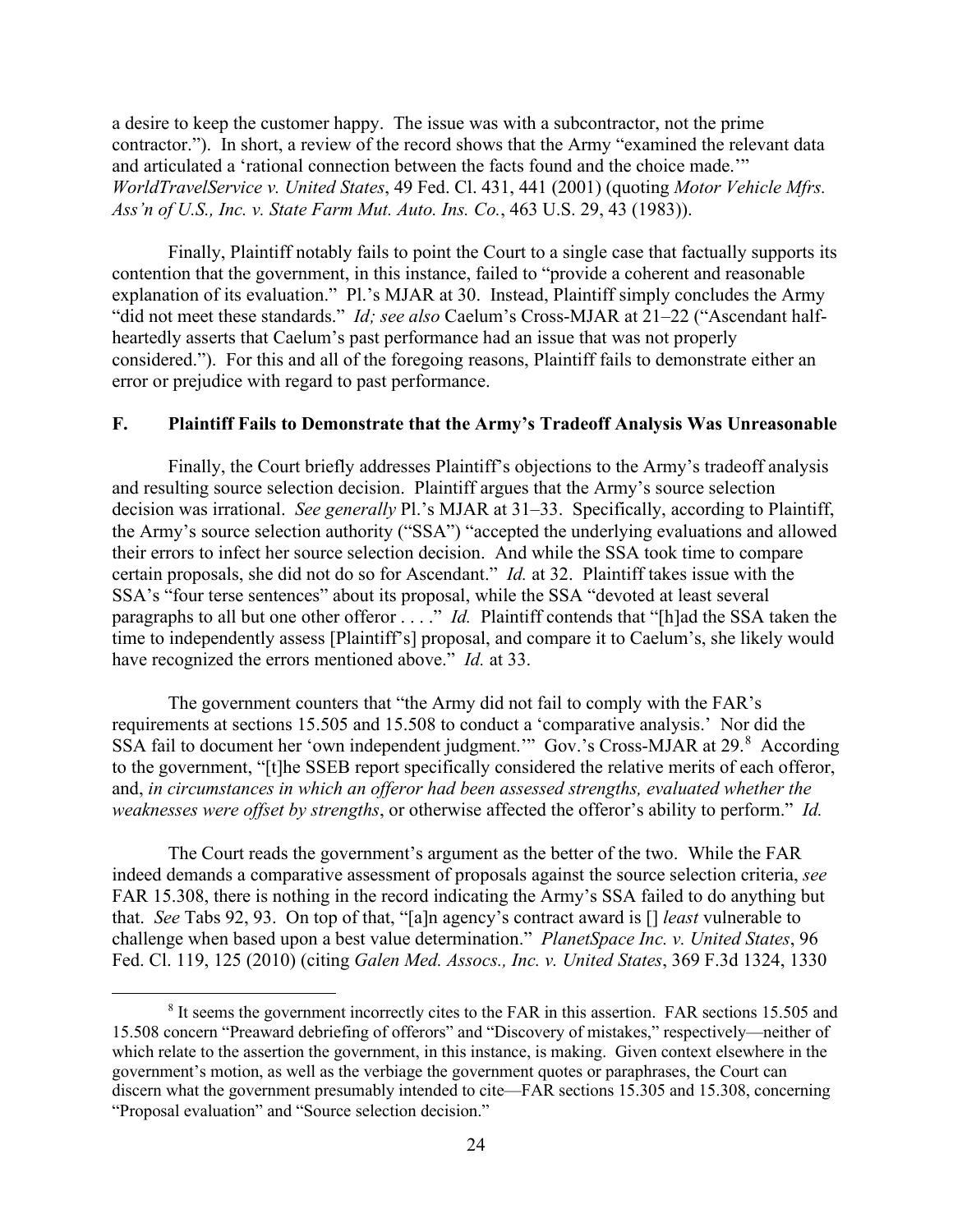(Fed. Cir. 2004)) (emphasis added). In other words, "this Court is to provide [] deference to the Agency's best value tradeoff." *Sirius Fed., LLC v. United States*, 153 Fed. Cl. 410, 423 (2021) (citing *Med. Dev. Int'l, Inc. v. United States*, 89 Fed. Cl. 691, 702 (2009)); *see also E.W. Bliss Co.,* 77 F.3d at 449 ("Procurement officials have substantial discretion to determine which proposal represents the best value for the government.").

Moreover, "[i]t is well settled that the government is only required to make a 'cost/technical tradeoff . . . where one proposal is rated higher technically than another, but the other is lower in cost.'" *Sirius Fed., LLC*, 153 Fed. Cl. at 424 (quoting *Indus. Prop. Mgmt., Inc. v. United States*, 59 Fed. Cl. 318, 324 (2004) (other citations omitted). Yet here, Plaintiff challenges the adequacy of the Army's tradeoff analysis between its proposal and Caelum's among *four* other offerors—which all had a higher technical rating *and* lower price. *See* AR 8735 (showing offerors  $\begin{array}{ccc} 1, & \cdots, & 1, \\ 1, & \cdots, & 1 \end{array}$ , and Caelum proposed lower prices and had higher technical ratings than Plaintiff). In sum, and under these facts, Plaintiff's tradeoff analysis contentions have no leg on which to stand.

The Court also emphasizes a central problem for Plaintiff: as detailed throughout this opinion, the Court finds no error in the Army's underlying evaluations. Thus, it cannot follow that the SSA's use of the underlying evaluations in any way "allowed [] errors to infect [the] source selection decision." Pl.'s MJAR at 32. While Plaintiff clearly desired a more fulsome explanation from the SSA, the Court politely reminds Plaintiff that it received three weaknesses and *zero* strengths, all the while having a total evaluated price that was higher than four other offerors. *See* AR 8815. In fact, Plaintiff was the *only* offeror to have weaknesses with no other potentially counterbalancing strength for which the SSA could articulate some semblance of a risk/reward analysis. *See id*. To put it bluntly, the Court finds nothing in the SSA's tradeoff analysis that raises even a specter of prejudicial error.

For comparison's sake, offeror — —noticeably not detailed in Plaintiff's motion received one strength with its five weaknesses, providing the SSA an opportunity (even if brief) to articulate a potential tradeoff—which the Army, then, ultimately found was undesirable. *See* AR 8746 ("Caelum's proposal has no weaknesses and nine strengths. proposal offers one strength in having CMMI Development Level 3 and relevant ISO certifications, *but that strength is outweighed by the five weaknesses*. . . . Paying \$3 million more for an inferior proposal is not necessary.") (emphasis added). The Court grants that Plaintiff may have desired more than "four terse sentences," but it only takes so much verbiage for an agency to articulate its reasons for choosing against "an inferior proposal." *See Sirius Fed., LLC*, 153 Fed. Cl. at 423 ("While [Plaintiff] clearly believes a more detailed analysis should have been documented, that is not the issue for the Court to decide. The issue for the Court is whether what the [agency] did was rational. It was."). The SSA's tradeoff analysis and resulting source selection decision was rational, and Plaintiff has made no compelling argument to the contrary. Accordingly, Plaintiff's tradeoff analysis arguments fail.

#### **CONCLUSION**

 For the reasons set forth above and in the Court's order of May 9, 2022, Plaintiff's motions for judgment on the administrative record and for a permanent injunction are **DENIED**.